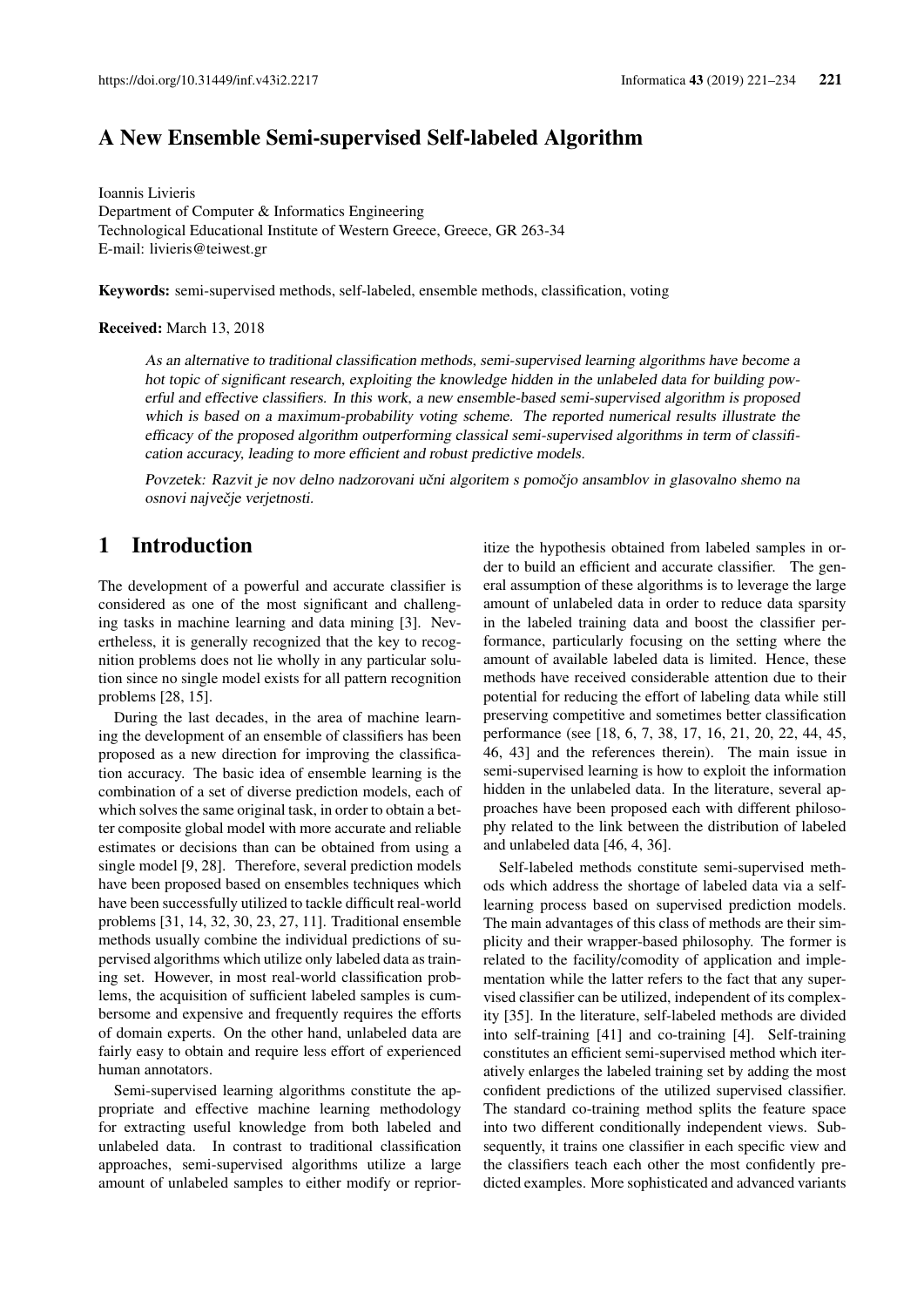of this method do not require explicit feature splits or the iterative mutual-teaching procedure imposed by co-training, as they are commonly based on disagreement-based classifiers [44, 12, 36, 46, 45]

By taking these into consideration, ensemble methods and semi-supervised methods constitute two significant classes of methods. The former attempt to achieve strong classification performance by combining individual classifiers while the later attempt to enhance the performance of a classifier by exploiting the information in the unlabeled data. Although both methodologies have been efficiently applied to a variety of real-world problems during the last decade, they were almost developed separately. In this context, Zhou [43] advocated that ensemble learning and semisupervised learning are indeed beneficial to each other and stronger learning machines can be generated by leveraging unlabeled data with the combination of diverse classifiers. More specifically, ensemble learning could be useful to semi-supervised learning since an ensemble of classifiers could be more accurate than an individual classifier. Additionally, semi-supervised learning could assist ensemble learning since unlabeled data can enhance the diversity of the base learner which constitute the ensemble and increase the ensemble's classification accuracy.

In this work, a new ensemble semi-supervised selflabeled learning algorithm is proposed. The proposed algorithm combines the individual predictions of three of the most representative SSL algorithms: Self-training, Cotraining and Tri-training via a maximum-probability voting scheme. The efficiency of the proposed algorithm is evaluated on various standard benchmark datasets and the reported experimental results illustrate its efficacy in terms of classification accuracy, leading to more efficient and robust prediction models.

The remainder of this paper is organized as follows: Section 3 presents some elementary semi-supervised learning definitions and Section 4 presents a detailed description of the proposed algorithm. Section 5 presents the experimental results of the comparison of the proposed algorithm with the most popular semi-supervised classification methods on standard benchmark datasets. Finally, Section 6 discusses the conclusions and some research topics for future work.

# 2 Related work

Semi-Supervised Learning (SSL) and Ensemble Learning (EL) constitute machine learning techniques which were independently developed to improve the performance of existing learning methods, though from different perspectives and methodologies. SSL provides approaches to improve model generalization performance by exploiting unlabeled data; while EL explores the possibility of achieving the same objective by aggregating a group of learners. Zhou [43] presented an extensive analysis of how semi-supervised learning and ensemble learning can be efficiently fuse for the development of efficient prediction models. A number of rewarding studies which fuse and exploit their advantages have been carried out in recent years; some useful outcomes of them are briefly presented below.

Zhou and Goldman [42] have adopted the idea of ensemble learning and majority voting and proposed a new SSL algorithm which is based on the multi-learning approach. More specifically, this algorithm utilizes multiple algorithms for producing the necessary information and endorses a voted majority process for the final decision, instead of asking for more than one views of the corresponding data.

Along this line, Li and Zhou [17] proposed another algorithm, in which a number of Random trees are trained on bootstrap data from the dataset, named Co-Forest. The main idea of this algorithm is the assignment of a few unlabeled examples to each Random tree during the training process. Eventually, the final decision is composed by a simple majority voting. Notice that the utilization of Random Tree classifier for random samples of the collected labeled data is the main reason why the behavior Co-Forest is efficient and robust although the number of the available labeled examples is reduced. Xu et al. [40] applied this method for the predictions of protein subcellular localization providing some promising results.

Sun and Zhang [34] attempted to combine the advantages of multiple-view learning and ensemble learning for semi-supervised learning. They proposed a novel multiple-view multiple-learner framework for semisupervised learning which adopted a co-training based learning paradigm in enlarging labeled data from a much larger set of unlabeled data. Their motivation is based on the fact that the use of multiple views is promising to promote performance compared with single-view learning because information is more effectively exploited; while at the same time, as an ensemble of classifiers is learned from each view, predictions with higher accuracies can be obtained than solely adopting one classifier from the same view. The experiments conduced on several datasets presented some encouraging results, illustrating the efficacy of the proposed method.

Roy et al. [29] presented a novel approach by utilizing a multiple classifier system in the SSL framework instead of using a single weak classifier for change detection in remotely sensed images. The proposed algorithm during the iterative learning process uses the agreement between all the classifiers which constitute the ensemble for collecting the most confident labeled patterns. The effectiveness of the proposed technique was presented by a variety of experiments carried out on multi-temporal and multi-spectral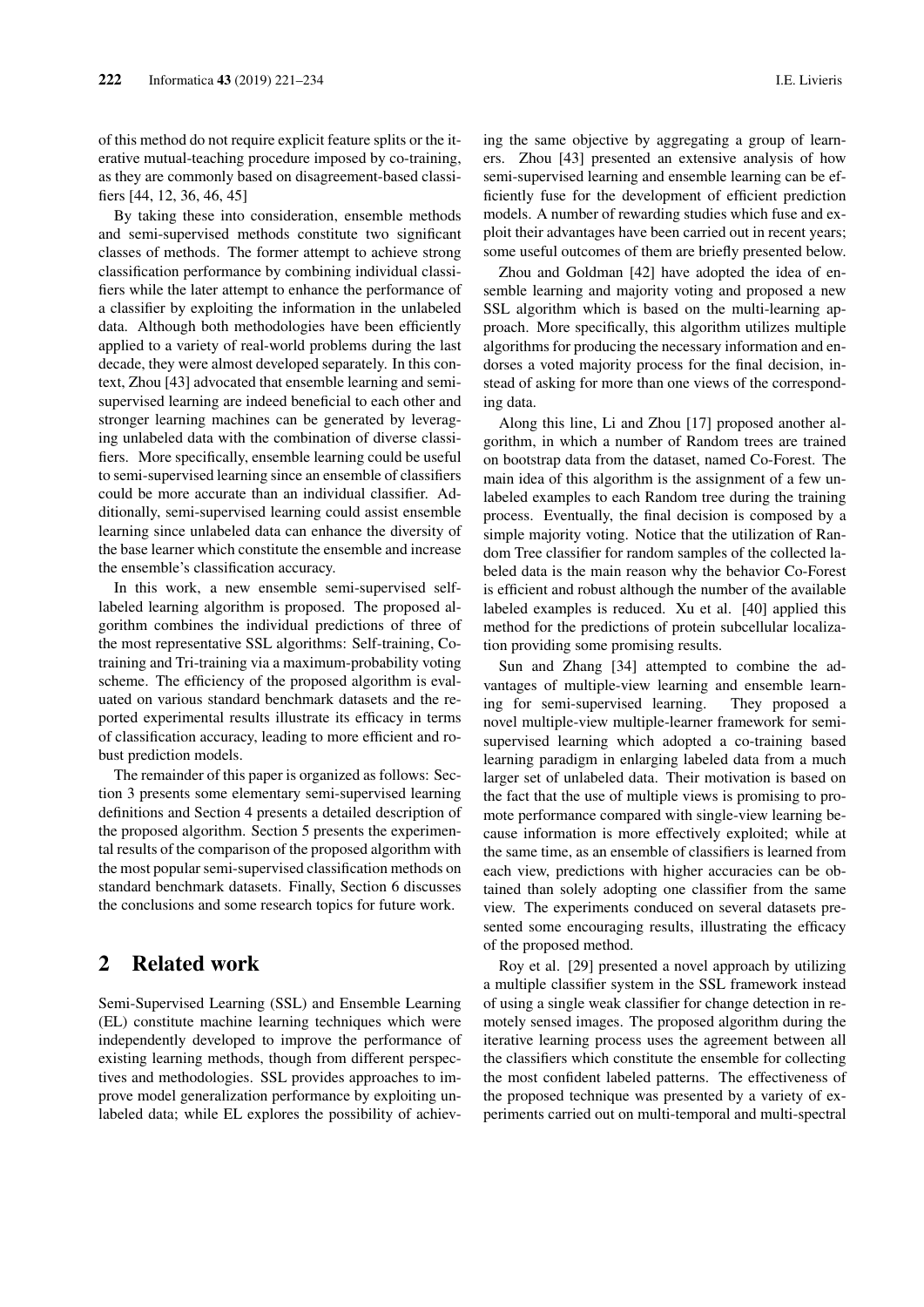datasets.

In more recent works, Livieris et al. [21] proposed a new ensemble-based semi-supervised method for the prognosis of students' performance in the final examinations. They incorporated a ensemble of classifiers as base learner in the semi-supervised framework. Based on their numerical experiments, the authors concluded that ensemble methods and semi-supervised methodologies could efficiently combined to develop efficient prediction models. Motivated by the previous work, Livieris et al. [22] presented a new ensemble-based semi-supervised learning algorithm for the classification of chest X-rays of tuberculosis, presenting some encouraging results.

# 3 A review on semi-supervised self-labeled classification

In this section, we present a formal definition of the semisupervised classification problem and briefly describe the most relevant self-labeled approaches proposed in the literature. Let  $x_p = (x_{p1}, x_{p2}, \dots, x_{pD}, y)$  be an example, where  $x_p$  belongs to a class y and a D-dimensional space in which  $x_{pi}$  is the *i*-th attribute of the *p*-th sample. Suppose L is a labeled set of  $N_L$  instances  $x_p$  with y known and U is an unlabeled set of  $N_U$  instance  $x_q$  with y unknown. Notice that the set  $L \cup U$  consists the training set. Moreover, there exists a test set  $T$  of  $N_T$  unseen instances where  $y$  is unknown, which has not been utilized in the training stage. Notice that the aim of the semi-supervised classification is to obtain an accurate and robust learning hypothesis with the use of the training set.

Self-labeled techniques constitute a significant family of classification methods which progressively classify unlabeled data based on the most confident predictions and utilize them to modify the hypothesis learned from labeled samples. Therefore, the methods of this class accept that their own predictions tend to be correct, without making any specific assumptions about the input data. In the literature, a variety of self-labeled methods has been proposed each with different philosophy and methodology on exploiting the information hidden in the unlabeled data. In this work, we focus our attention to Selftraining, Co-training and Tri-training which constitute the most efficient and commonly used self-labeled methods [21, 20, 22, 35, 37, 36].

### 3.1 Self-Training

*Self-training* [41] is generally considered as the simplest and one of the most efficient SSL algorithms. This algorithm is a wrapper based SSL approach which constitutes an iterative procedure of self-labeling unlabeled data. According to Ng and Cardie [25] "*self-training is a singleview weakly supervised algorithm*" which is based on its own predictions on unlabeled data to teach itself. Firstly, an arbitrary classifier is initially trained with a small amount of labeled data, constituting its training set which is iteratively augmented using its own most confident predictions of the unlabeled data. More analytically, each unlabeled instance which has achieved a probability over a specific threshold *ConLev* is considered sufficiently reliable to be added to the labeled training set and subsequently the classifier is retrained.

Clearly, the success of Self-training is heavily depended on the newly-labeled data based on its own predictions, hence its weakness is that erroneous initial predictions will probably lead the classifier to generate incorrectly labeled data [46]. A high-level description of Self-training algorithm is presented in Algorithm 1.

Algorithm 1: Self-training

| Input: | $L$ – Set of labeled instances.   |
|--------|-----------------------------------|
|        | $U$ – Set of unlabeled instances. |
|        | $ConLev$ – Confidence level.      |
|        | $C -$ Base learner.               |

Output: Trained classifier.

1 : repeat

- $2:$  Train C on L.
- $3$ : Apply C on U.
- 4 : Select instances with a predicted probability more than *ConLev* per iteration  $(x_{\text{MCP}})$ .
- 5 : Remove  $x_{\text{MCP}}$  from U and add to L.
- 6 : until some stopping criterion is met or  $U$  is empty.

### 3.2 Co-training

*Co-training* [4] is a SSL algorithm which utilizes two classifiers, each trained on a different view of the labeled training set. The underlying assumptions of the Co-training approach is that feature space can be split into two different conditionally independent views and that each view is able to predict the classes perfectly [33]. Under these assumptions, two classifiers are trained separately for each view using the initial labeled set and then iteratively the classifiers augment the training set of the other with the most confident predictions on unlabeled examples.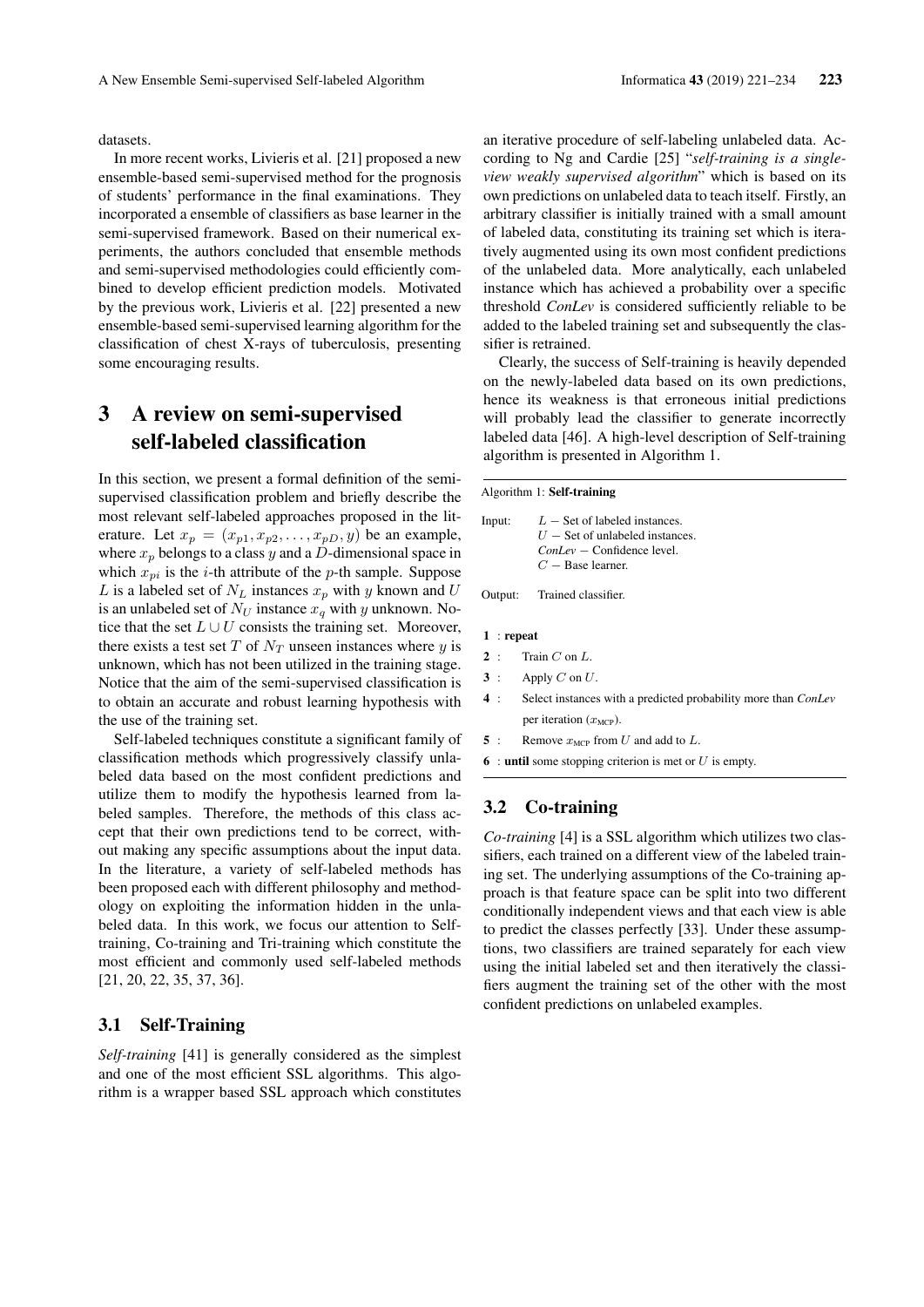Essentially, Co-training is a "*two-view weakly supervised algorithm*" since it uses the self-training approach on each view [25]. Blum and Mitchell [4] have extensively studied the efficacy of Co-training and they concluded that if the two views are conditionally independent, then the use of unlabeled data can significantly improve the predictive accuracy of a weak classifier. Nevertheless, the assumption about the existence of sufficient and redundant views is a luxury hardly met in most real world scenarios. Algorithm 2 presents a high-level description of Co-training algorithm.

|         |           | Algorithm 2: Co-training                                                                                     |              |
|---------|-----------|--------------------------------------------------------------------------------------------------------------|--------------|
|         | Input:    | $L$ – Set of labeled instances.<br>$U$ – Set of unlabeled instances.<br>$C_i$ – Base learner ( $i = 1, 2$ ). |              |
| Output: |           | Trained classifier.                                                                                          |              |
|         |           | 1: Create a pool U' of u examples by randomly choosing from U.                                               |              |
|         | 2: repeat |                                                                                                              |              |
| 3:      |           | Train $C_1$ on $L(V_1)$ .                                                                                    |              |
| 4:      |           | Train $C_2$ on $L(V_2)$ .                                                                                    |              |
| 5:      |           | for each classifier $C_i$ do                                                                                 | $(i = 1, 2)$ |
| 6:      |           | $C_i$ chooses $p$ samples $(P)$ that it most confidently labels as                                           |              |
|         |           | positive and $n$ instances $(N)$ that it most confidently labels                                             |              |
|         |           | as negative from $U$ .                                                                                       |              |
| 7:      |           | Remove $P$ and $N$ from $U'$ .                                                                               |              |
| 8:      |           | Add $P$ and $N$ to $L$ .                                                                                     |              |
| 9:      |           | end for                                                                                                      |              |
| 10:     |           | Refill $U'$ with examples from U to keep $U'$ at constant size of u                                          |              |
|         |           | examples.                                                                                                    |              |
|         |           | 11: until some stopping criterion is met or $U$ is empty.                                                    |              |

*Remark*:  $V_1$  and  $V_2$  are two feature conditionally independent views of instances.

### 3.3 Tri-Training

*Tri-Training* [44] consists of an improved version of Co-Training which overcomes the requirements for multiple sufficient an redundant feature sets. This algorithm constitutes a bagging ensemble of three classifiers, trained on the data subsets generated through bootstrap sampling from the original labeled training set. In case two of the three classifiers agree on the categorization of an unlabeled instance, then this is considered to be labeled and augment the third classifier with the newly labeled example. The efficiency of the training process is based on the strategy the "*majority teach minority*" which avoids the use of a complicated time consuming approach to explicit measure the predictive confidence, serving as an implicit confidence measurement,

In contrast to several SSL algorithms, Tri-training does not require different supervised algorithms as base learners which leads to greater applicability in many real world classification problems [12, 46, 19]. A high-level description of Tri-training is presented in Algorithm 3.

#### Algorithm 3: Tri-training algorithm

```
Input: L - \text{Set of labeled instances.}U -Set of unlabeled instances.
         C_i – Base learner (i = 1, 2, 3).
Output: Trained classifier.
1: for i = 1, 2, 3 do
2: S_i = \text{BoostrapSample}(L).
3: Train C_i on S_i.
4: end for
5: repeat
6: for i = 1, 2, 3 do
7: L_i = \emptyset.
8: for u \in U do
9: if C_j(u) = C_k(u) then (j, k \neq i)10: L_i = L_i \cup (u, C_i(u)).11: end if
12: end for
13: end for
14: for i = 1, 2, 3 do
```
15: Train  $C_i$  on  $S_i$ . 17: end for

18: until some stopping criterion is met or  $U$  is empty.

# 4 An ensemble semi-supervised self-labeled algorithm

In this section, the proposed ensemble SSL algorithm is presented which is based on the hybridization of ensemble learning with semi-supervised learning. Generally, the development of an ensemble of classifiers consists of two main steps: *selection* and *combination*.

The selection of the appropriate component classifiers which constitute the ensemble is considered essential for its efficiency and the key points for its efficacy is based on the diversity and the accuracy the component classifiers. A commonly and widely utilized approach is to apply diverse classification algorithms (with heterogeneous model representations) to a single dataset [24]. Moreover, the combination of the individual predictions of the classification algorithms takes place through several methodologies and techniques with different philosophy and performance [28, 9].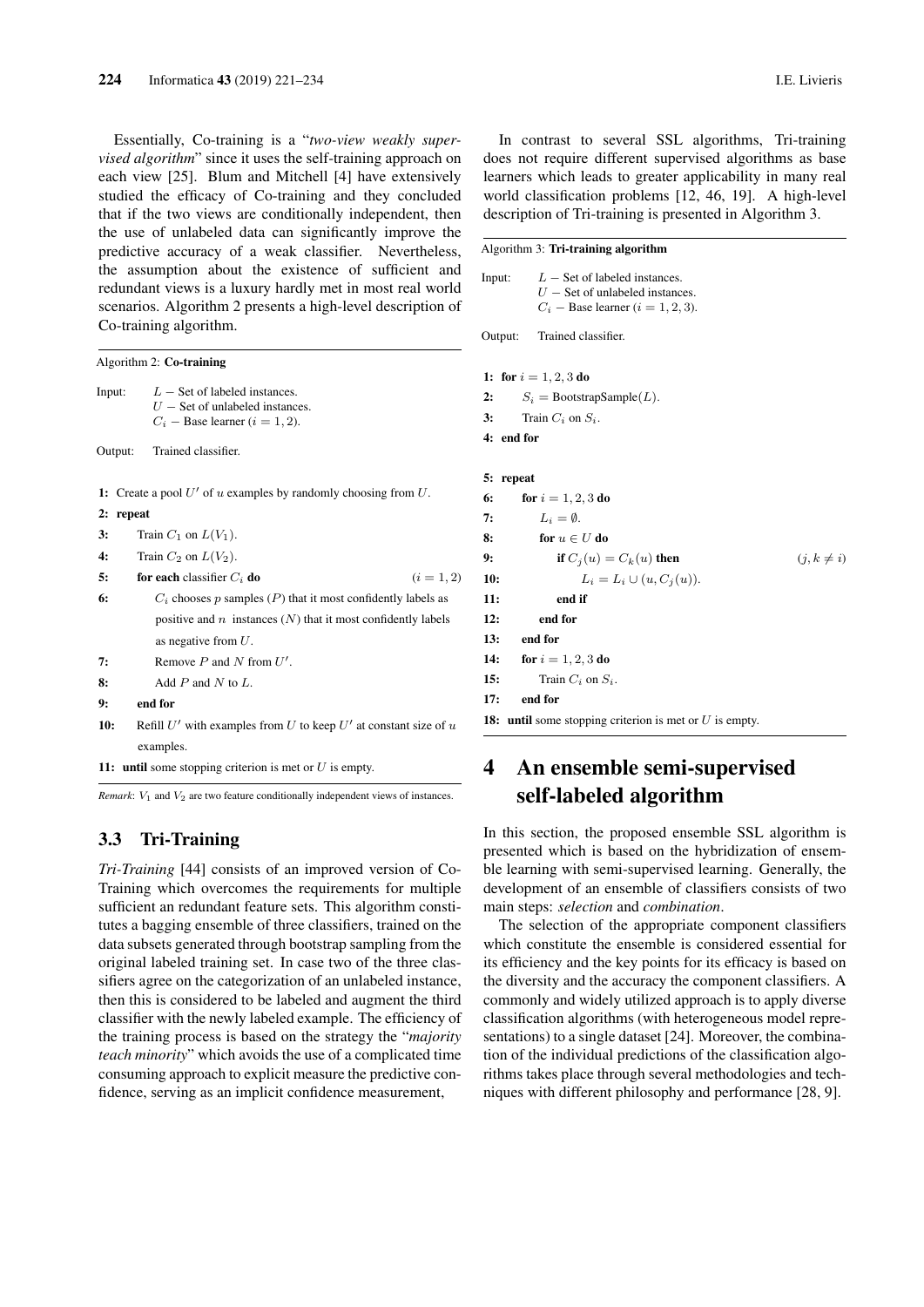By taking these into consideration, the development of an ensemble of classifiers is considered to be constituted by the SSL algorithms: Self-training, Co-training and Tri-training. These algorithms are self-labeled algorithms which exploit the hidden information in unlabeled data with complete different methodologies since Self-training and Tri-training are single-view methods while Co-training is a multi-view method.

A high-level description of the proposed Ensemble Semi-supervised Self-labeled Learning (EnSSL) algorithm is presented in Algorithm 4 which consists of two phases: *Training* phase and *Testing* phase.

In the Training phase, the SSL algorithms which constitute the ensemble are trained independently, using the same labeled  $L$  and unlabeled  $U$  datasets (steps 1-3). Clearly, the total computation time of this phase is the sum of computation times associated with each component SSL algorithm. In the Testing phase, initially the trained SSL algorithms are applied on each instance in the testing set (step 6). Subsequently, the individual predictions of the three SSL algorithms are combined via a maximum probability-based voting scheme. More specifically, the SSL algorithm which exhibits the most confident prediction over an unlabeled example of the test set is selected (step 8). In case the confidence of the prediction of the selected classifier meets a predefined threshold (*ThresLev*) then the classifier labels the example otherwise the prediction is not considered reliable enough (step 9). In this case, the output of the ensemble is defined as the combined predictions of three SSL learning algorithms via a simple majority voting, namely the ensemble output is the one made by more than half of them (step 11). This strategy has the advantage of exploiting the diversity of the errors of the learned models by using different classifiers and it does not require training on large quantities of representative recognition results from the individual learning algorithms.

Algorithm 4: EnSSL

Input:  $L -$  Set of labeled training instances.  $U$  – Set of unlabeled training instances.  $T -$  Set of test instances. *ThresLev* − Threshold level.

Output: The labels of instances in the testing set.

/\* Phase I: Training phase \*/

- 1: Train Self-train $(L, U)$ .
- 2: Train Co-train $(L, U)$ .
- 3: Train Tri-train $(L, U)$ .

```
/* Phase II: Testing phase */
```
- 5: for each x from  $T$  do
- 6: Apply Self-train, Co-train, Tri-train classifiers on  $x$ .
- 7: Find the classifier  $C^*$  with the highest confidence prediction on x.
- 8: if (Confidence of C<sup>∗</sup> ≥ *ThresLev*) then
- 9:  $C^*$  predicts the label y of x.
- 
- 11: Use majority vote to predict the label  $y$  of  $x$ .
- 12: end if

13: end for

# 5 Experimental results

In this section, the classification performance of the proposed algorithm is compared with that of Self-training, Cotraining and Tri-training on 40 benchmark datasets from KEEL repository [2] in terms of classification accuracy.

Each self-labeled algorithm was evaluated deploying as base learners:

- C4.5 decision tree algorithm [26].
- RIPPER (JRip) [5] as the representative of the classification rules.
- kNN algorithm [1] as instance-based learner.

These algorithms probably constitute three of the most effective and most popular data mining algorithms for classification problems [39]. In order to study the influence of the amount of labeled data, four different ratios of the training data were used: 10%, 20%, 30% and 40%. Moreover, we compared the classification performance of the proposed algorithm for each utilized base learner against the corresponding supervised learner.

The implementation code was written in JAVA, using WEKA Machine Learning Toolkit [13]. The configuration parameters of all the SSL methods and base learners used in the experiments are presented in Tables 1 and 2, respectively. It is worth noticing that the base learners were utilized with their the default parameter settings included in the WEKA software in order to minimize the effect of any expert bias by not attempting to tune any of the algorithms to the specific datasets.

Table 3 presents a brief description of the datasets structure i.e. number of instances (#Instances), number of attributes (#Features) and number of output classes (#Classes). The datasets considered contain between 101 and 7400 instances, the number of attributes ranges from 3 to 90 and the number of classes varies between 2 and 15.

- 10: else
	-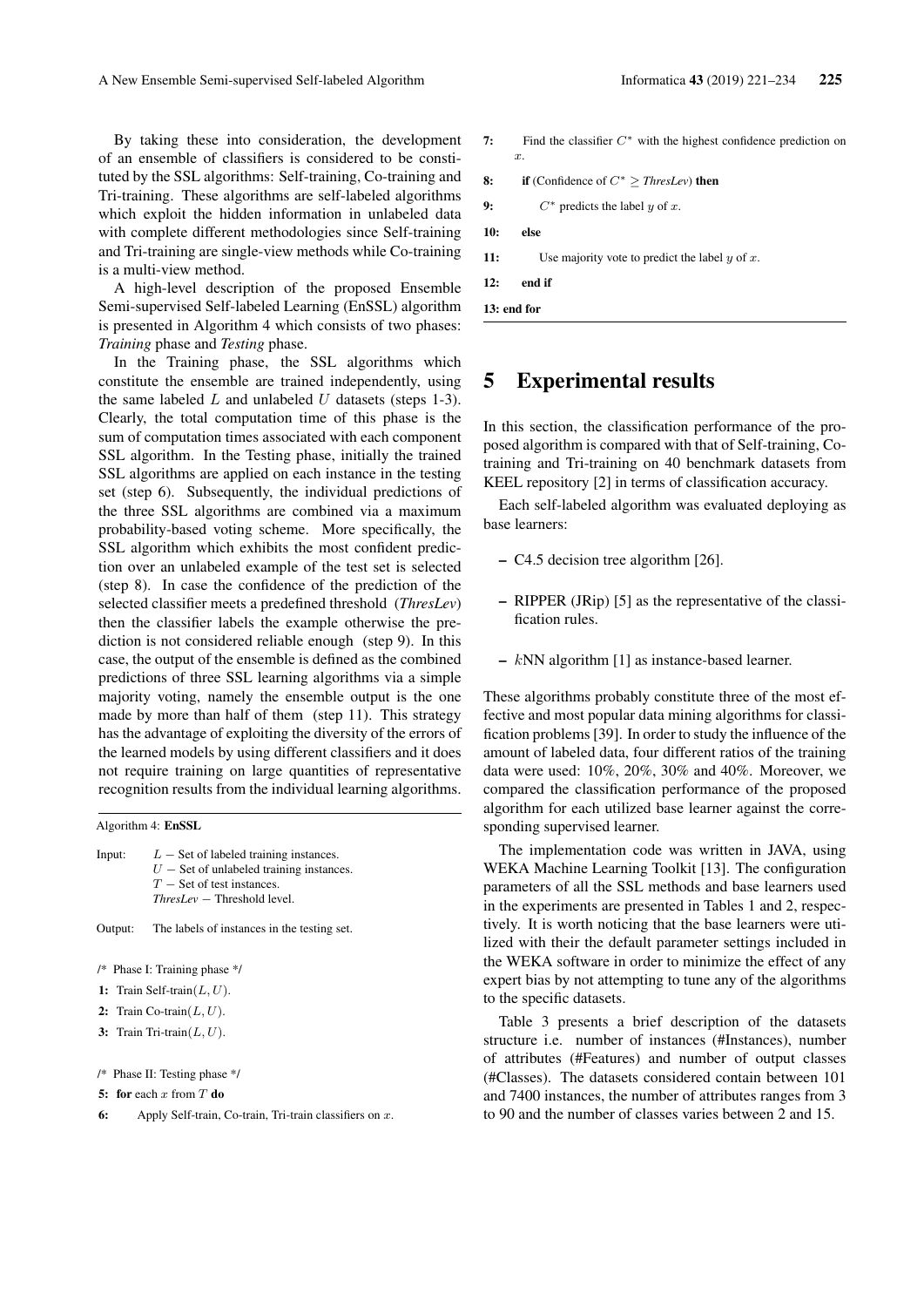| SSL Algorithm | Parameters                                                               |
|---------------|--------------------------------------------------------------------------|
| Self-training | Maximum number of iterations $=$ 40.<br>$c = 95\%$ .                     |
| Co-training   | Maximum number of iterations $= 40$ .<br>Initial unlabeled pool $= 75$ . |
| Tri-training  | No parameters specified.                                                 |
| EnSSL.        | ThresLev = $95\%$                                                        |

Table 1: Parameter specification for all SSL algorithms employed in the experimentation.

| Base learner | Parameters                                                  |
|--------------|-------------------------------------------------------------|
| C4.5         | Confidence factor used for pruning $= 0.25$ .               |
|              | Minimum number of instances per leaf $= 2$ .                |
|              | Number of folds used for reduced-error pruning $=$<br>3.    |
|              | Pruning is performed after tree building.                   |
| JRip         | Number of optimization runs $= 2$ .                         |
|              | Number of folds used for reduced-error pruning $=$<br>3.    |
|              | Minimum total weight of the instances in a rule $=$<br>2.0. |
|              | Pruning is performed after tree building.                   |
| kNN          | Number of neighbors $= 3$ .                                 |
|              | Euclidean distance.                                         |

Table 2: Parameter specification for all base learners employed in the experimentation.

| Dataset       | #Instances | #Features      | #Classes       |
|---------------|------------|----------------|----------------|
| automobile    | 159        | 15             | $\overline{c}$ |
| appendicitis  | 106        | 7              | $\overline{c}$ |
| australian    | 690        | 14             | 2              |
| automobile    | 205        | 26             | 7              |
| breast        | 286        | 9              | $\overline{c}$ |
| bupa          | 345        | 6              | $\overline{c}$ |
| chess         | 3196       | 36             | $\overline{c}$ |
| contraceptive | 1473       | 9              | 3              |
| dermatology   | 358        | 34             | 6              |
| ecoli         | 336        | 7              | 8              |
| flare         | 1066       | 9              | $\overline{c}$ |
| glass         | 214        | 9              | 7              |
| haberman      | 306        | 3              | $\overline{c}$ |
| heart         | 270        | 13             | $\overline{c}$ |
| housevotes    | 435        | 16             | $\overline{c}$ |
| iris          | 150        | $\overline{4}$ | 3              |
| led7digit     | 500        | 7              | 10             |
| lymph         | 148        | 18             | $\overline{4}$ |
| mammographic  | 961        | 5              | $\overline{c}$ |
| movement      | 360        | 90             | 15             |
| page-blocks   | 5472       | 10             | 5              |
| phoneme       | 5404       | 5              | $\overline{c}$ |
| pima          | 768        | 8              | $\overline{c}$ |
| ring          | 7400       | 20             | $\overline{c}$ |
| satimage      | 6435       | 36             | 7              |
| segment       | 2310       | 19             | 7              |

| (continued). |  |
|--------------|--|
|--------------|--|

| Dataset         | #Instances | #Features | #Classes       |
|-----------------|------------|-----------|----------------|
| sonar           | 208        | 60        | 2              |
| spambase        | 4597       | 57        | $\overline{c}$ |
| spectheart      | 267        | 44        | $\overline{c}$ |
| texture         | 5500       | 40        | 11             |
| thyroid         | 7200       | 21        | 3              |
| tic-tac-toe     | 958        | 9         | 2              |
| titanic         | 2201       | 3         | $\overline{c}$ |
| twonorm         | 7400       | 20        | 2              |
| vehicle         | 846        | 18        | 4              |
| vowel           | 990        | 13        | 11             |
| wisconsin       | 683        | 9         | $\overline{c}$ |
| wine            | 178        | 13        | 3              |
| yeast           | 1484       | 8         | 10             |
| ZO <sub>O</sub> | 101        | 17        | 7              |

Table 3: Brief description of datasets.

Tables 4-7 present the experimental results using 10%, 20%, 30% and 40% labeled ratio, respectively regarding all base learners.

Table 8 presents the number of wins of each one of the tested algorithms according to the supervised classifier used as base learner and utilized the ratio of labeled data in the training, while the best scores are highlighted in bold. It should be mentioned that draw cases between algorithms have not been encountered. Clearly, the presented results illustrated that EnSSL is the most effective method in all cases except the one using  $kNN$  as base learner with a labeled ratio of 30%. In this case, Tri-training performs better in 13 datasets, followed by EnSSL (9 wins). It is worth noticing that

- Depending upon the the ratio of labeled instances in the training set, EnSSL illustrates the highest classification accuracy in 46.2% of the datasets for 10% labeled ratio, 40% of the datasets for labeled ratio 20%, 44.4% of the datasets for labeled ratio 30% and 44.4% of the datasets for 40% labeled ratio. Obviously, En-SSL exhibits better classification accuracy for 10% and 40% labeled ratio.
- Regarding the base classifier, EnSSL (C4.5) presents the best classification accuracy in 14, 20, 21 and 19 of the datasets using a labeled ratio of 10%, 20%, 30% and 40%, respectively. EnSSL (JRip) prevails in 18, 14, 16 and 16 of the datasets using a labeled ratio of 10%, 20%, 30% and 40%, respectively. EnSSL (kNN) exhibit the best performance in 11, 9, and 17 of the datasets using a labeled ratio of 10%, 20%, 30% and 40%, respectively. Hence, EnSSL performs better using C4.5 and JRip as base learners.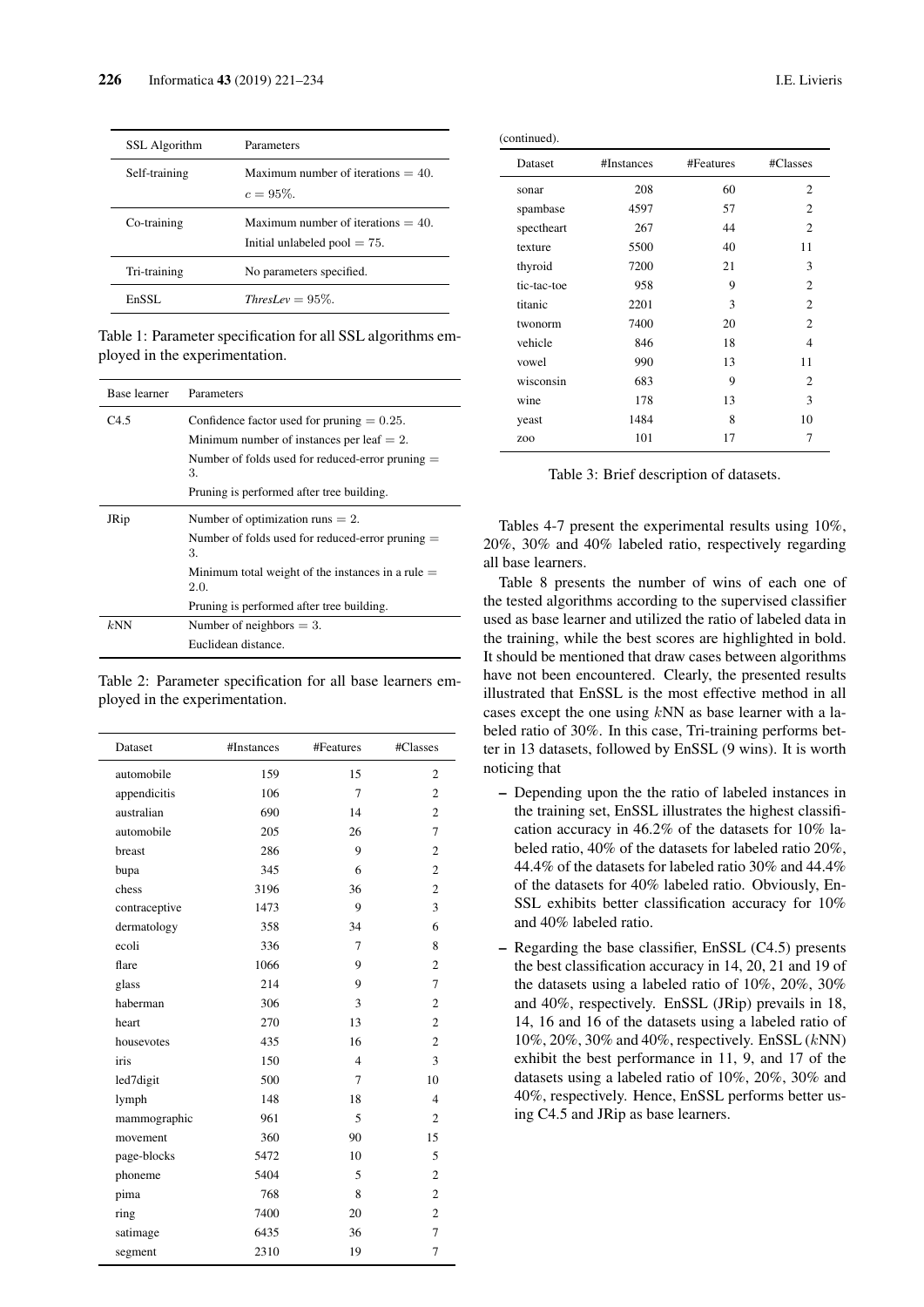| Dataset         | C4.5   | Self<br>(C4.5) | Co<br>(C4.5) | Tri<br>(C4.5) | EnSSL<br>(C4.5) | JRip   | Self<br>(JRip) | Co<br>(JRip) | Tri<br>(JRip) | EnSSL<br>(JRip) | kNN    | Self<br>(kNN) | Co<br>(kNN) | Tri<br>(kNN) | EnSSL<br>(kNN) |
|-----------------|--------|----------------|--------------|---------------|-----------------|--------|----------------|--------------|---------------|-----------------|--------|---------------|-------------|--------------|----------------|
| automobile      | 64,21% | 71,63%         | 71,58%       | 66,46%        | 69,79%          | 64,88% | 69,08%         | 70,33%       | 64,63%        | 65,33%          | 61,75% | 72,29%        | 64,13%      | 69,00%       | 74.13%         |
| appendicitis    | 76,27% | 81,09%         | 83,00%       | 82,00%        | 82,00%          | 83,91% | 82,09%         | 81,00%       | 83,09%        | 83,09%          | 82,00% | 85,82%        | 85,82%      | 85,82%       | 85,82%         |
| australian      | 84,20% | 85,80%         | 85,65%       | 87,10%        | 86,67%          | 85,22% | 85,65%         | 85,36%       | 86,23%        | 86,38%          | 83,19% | 83,91%        | 85,36%      | 83,77%       | 84,93%         |
| banana          | 74,40% | 74,58%         | 74,85%       | 75,00%        | 74,85%          | 73,19% | 72,89%         | 73,15%       | 73,25%        | 73,30%          | 72,38% | 72,89%        | 73,15%      | 73,25%       | 73,30%         |
| breast          | 70,22% | 75,87%         | 75,54%       | 73,82%        | 75,54%          | 68,45% | 69,91%         | 67,81%       | 73,12%        | 69,56%          | 73,03% | 72,41%        | 73,09%      | 73,45%       | 73,45%         |
| bupa            | 56,24% | 57,98%         | 57,96%       | 57,96%        | 58,57%          | 56,24% | 58,57%         | 57,96%       | 57,96%        | 57,96%          | 56,24% | 58,57%        | 57,96%      | 57,96%       | 57,96%         |
| chess           | 98,97% | 99.41%         | 97,62%       | 99,44%        | 99,41%          | 97,97% | 99,09%         | 97,68%       | 99.09%        | 99,19%          | 93,90% | 96.34%        | 90,02%      | 96,56%       | 96,40%         |
| contraceptive   | 48,75% | 49,69%         | 50,98%       | 50,37%        | 50,30%          | 43,04% | 43,65%         | 46,64%       | 46,57%        | 46,77%          | 48,95% | 50,84%        | 51,12%      | 51,59%       | 51,12%         |
| dermatology     | 92,60% | 94,54%         | 90,17%       | 94.54%        | 95,36%          | 85,76% | 87,15%         | 86,06%       | 89,61%        | 91,00%          | 94,79% | 97,25%        | 94,53%      | 97,24%       | 96,97%         |
| ecoli           | 79,77% | 80,37%         | 74,99%       | 80,97%        | 79,78%          | 78,83% | 77,99%         | 75,88%       | 79,48%        | 78,88%          | 80,93% | 80,97%        | 77,37%      | 82,15%       | 82,15%         |
| flare           | 72,23% | 74,66%         | 71,76%       | 73,73%        | 74,10%          | 68,38% | 71,20%         | 67,18%       | 70,44%        | 70,36%          | 72,04% | 74,95%        | 63,32%      | 73,92%       | 74,20%         |
| glass           | 63,51% | 67,81%         | 62,73%       | 64,48%        | 67,32%          | 61,21% | 68,25%         | 62,64%       | 55,30%        | 64,09%          | 64,03% | 72,51%        | 71,56%      | 72,97%       | 73,44%         |
| haberman        | 71,90% | 72,24%         | 70.24%       | 70.24%        | 70.24%          | 70,91% | 71,57%         | 70.26%       | 70,56%        | 70,90%          | 71,55% | 70,89%        | 73,88%      | 74,20%       | 74,20%         |
| heart           | 78,54% | 78,57%         | 76,89%       | 80,53%        | 81,52%          | 78,92% | 80,89%         | 80,23%       | 80,90%        | 81,23%          | 80,87% | 79,88%        | 80,86%      | 81,19%       | 80,20%         |
| housevotes      | 96,52% | 96,56%         | 94,84%       | 93,51%        | 95,69%          | 96,96% | 96,56%         | 96.58%       | 93,51%        | 95,69%          | 91,34% | 91,85%        | 91,85%      | 91,85%       | 91,85%         |
| iris            | 92,67% | 94.00%         | 95,33%       | 94,67%        | 94,00%          | 92,00% | 93,33%         | 91.33%       | 90,00%        | 94,00%          | 92,67% | 93,33%        | 93.33%      | 95,33%       | 94,67%         |
| led7digit       | 69,80% | 71,80%         | 58,60%       | 53,20%        | 69,40%          | 68,00% | 70,60%         | 69,00%       | 34,20%        | 69,80%          | 72,60% | 73,00%        | 56,00%      | 53,00%       | 69,40%         |
| lymph           | 70,95% | 74,38%         | 73,76%       | 73,71%        | 73,71%          | 72,90% | 74,29%         | 75,05%       | 72,29%        | 74,38%          | 76,95% | 78,48%        | 80,57%      | 81,19%       | 80,48%         |
| mammographic    | 82,41% | 83,49%         | 83,01%       | 84.22%        | 84,34%          | 82,41% | 83,25%         | 82,29%       | 83,86%        | 83,73%          | 82,05% | 82,65%        | 82,29%      | 83,73%       | 83,25%         |
| movement        | 40,28% | 56,94%         | 50,00%       | 35,83%        | 52,78%          | 29,44% | 56,94%         | 49,17%       | 31,94%        | 48,89%          | 40,28% | 65,00%        | 56,94%      | 59,72%       | 65,56%         |
| page-blocks     | 95,39% | 96,58%         | 95,71%       | 96,49%        | 96,71%          | 95,96% | 96,09%         | 95,65%       | 96,36%        | 96,47%          | 96,05% | 96,27%        | 95,34%      | 96,27%       | 96,16%         |
| phoneme         | 80,33% | 81,79%         | 80,13%       | 81,24%        | 81,98%          | 79,40% | 81,35%         | 80,16%       | 80,46%        | 81,46%          | 80,26% | 82,27%        | 81,25%      | 81,87%       | 82,14%         |
| pima            | 74,47% | 73,81%         | 73,81%       | 74,46%        | 74,20%          | 74,47% | 73,29%         | 72,90%       | 73,81%        | 73,16%          | 72,69% | 72,38%        | 73,03%      | 73,15%       | 73,54%         |
| ring            | 80,41% | 80,82%         | 80,91%       | 81,20%        | 83,54%          | 91,84% | 92,47%         | 92,62%       | 92,61%        | 93,08%          | 62,15% | 61,66%        | 60,51%      | 62,19%       | 61,05%         |
| satimage        | 83,20% | 84,38%         | 83,98%       | 84,65%        | 85,39%          | 83,31% | 83,62%         | 84,15%       | 83,43%        | 84,80%          | 88,48% | 89,25%        | 88,47%      | 89,03%       | 89,46%         |
| segment         | 92,55% | 94,42%         | 90,30%       | 93,90%        | 94,89%          | 91,82% | 90,87%         | 86,15%       | 90,09%        | 92,77%          | 93,33% | 93,12%        | 90,52%      | 93,29%       | 93,77%         |
| sonar           | 67,43% | 73,57%         | 68,67%       | 71,19%        | 71,19%          | 68,86% | 77,05%         | 72,69%       | 74,71%        | 76,12%          | 70,69% | 78,95%        | 74,10%      | 73,67%       | 76,05%         |
| spambase        | 91,55% | 92,72%         | 91,13%       | 92,79%        | 92.89%          | 90.68% | 92,37%         | 91,55%       | 91,89%        | 92,83%          | 92.39% | 93.02%        | 92.33%      | 93.22%       | 93,31%         |
| spectheart      | 67,50% | 68,75%         | 70,00%       | 70,00%        | 70,00%          | 63,75% | 72,50%         | 70,00%       | 71,25%        | 71,25%          | 63,75% | 66,25%        | 68,75%      | 68,75%       | 68,75%         |
| texture         | 84,55% | 87,87%         | 86.02%       | 86,65%        | 88,95%          | 84,73% | 86,91%         | 86.33%       | 86,20%        | 89,64%          | 94,75% | 96,07%        | 95,13%      | 95,78%       | 96,22%         |
| thyroid         | 99,17% | 99,32%         | 98,72%       | 99,24%        | 99,28%          | 98.89% | 99,17%         | 98,42%       | 99.17%        | 99,24%          | 98.43% | 98.76%        | 98,53%      | 98,69%       | 98,87%         |
| tic-tac-toe     | 81,73% | 83,60%         | 85,70%       | 85,27%        | 85,38%          | 97,08% | 97,49%         | 97,91%       | 97,60%        | 97,49%          | 97,29% | 99,06%        | 98,75%      | 98,64%       | 98,96%         |
| titanic         | 77,15% | 76,83%         | 77,60%       | 77,65%        | 77,82%          | 77,06% | 77,19%         | 76,92%       | 77,65%        | 77,69%          | 77,06% | 76,83%        | 77,69%      | 77,60%       | 77,65%         |
| twonorm         | 78,99% | 79,54%         | 79,50%       | 79,51%        | 82,19%          | 83,99% | 84,82%         | 84,39%       | 84,19%        | 86,61%          | 93,39% | 93,59%        | 93,69%      | 93,70%       | 94,61%         |
| vehicle         | 66,55% | 70,33%         | 66,78%       | 68,66%        | 70,44%          | 62,17% | 60,87%         | 60,04%       | 61,34%        | 60,99%          | 64,90% | 70,69%        | 67,97%      | 69,38%       | 70,33%         |
| vowel           | 97,27% | 98,28%         | 97,57%       | 98,28%        | 98,28%          | 96,96% | 98,18%         | 97,17%       | 98,28%        | 98,28%          | 95,85% | 97,57%        | 95,85%      | 97,47%       | 97,57%         |
| wisconsin       | 94,57% | 94,56%         | 93,57%       | 94,13%        | 94,56%          | 93,99% | 95,85%         | 93,84%       | 94,98%        | 95,12%          | 96,42% | 96,70%        | 96,28%      | 96,70%       | 96,70%         |
| wine            | 84,28% | 89,90%         | 78,01%       | 88,79%        | 89,90%          | 86,44% | 89,28%         | 86,41%       | 89,87%        | 90,98%          | 93,20% | 95,52%        | 94,97%      | 95,52%       | 95,52%         |
| yeast           | 75,13% | 74,93%         | 74,86%       | 74,86%        | 74,86%          | 75,07% | 74,19%         | 75,74%       | 75,13%        | 75,20%          | 75,21% | 74,19%        | 75,07%      | 75,27%       | 75,14%         |
| ZO <sub>O</sub> | 93,09% | 92,09%         | 89,18%       | 92,09%        | 92,09%          | 84,09% | 86,09%         | 87,09%       | 86,09%        | 86,09%          | 90,09% | 95,09%        | 84,27%      | 95,09%       | 95,09%         |

Table 4: Classification accuracy (labeled ratio 10%).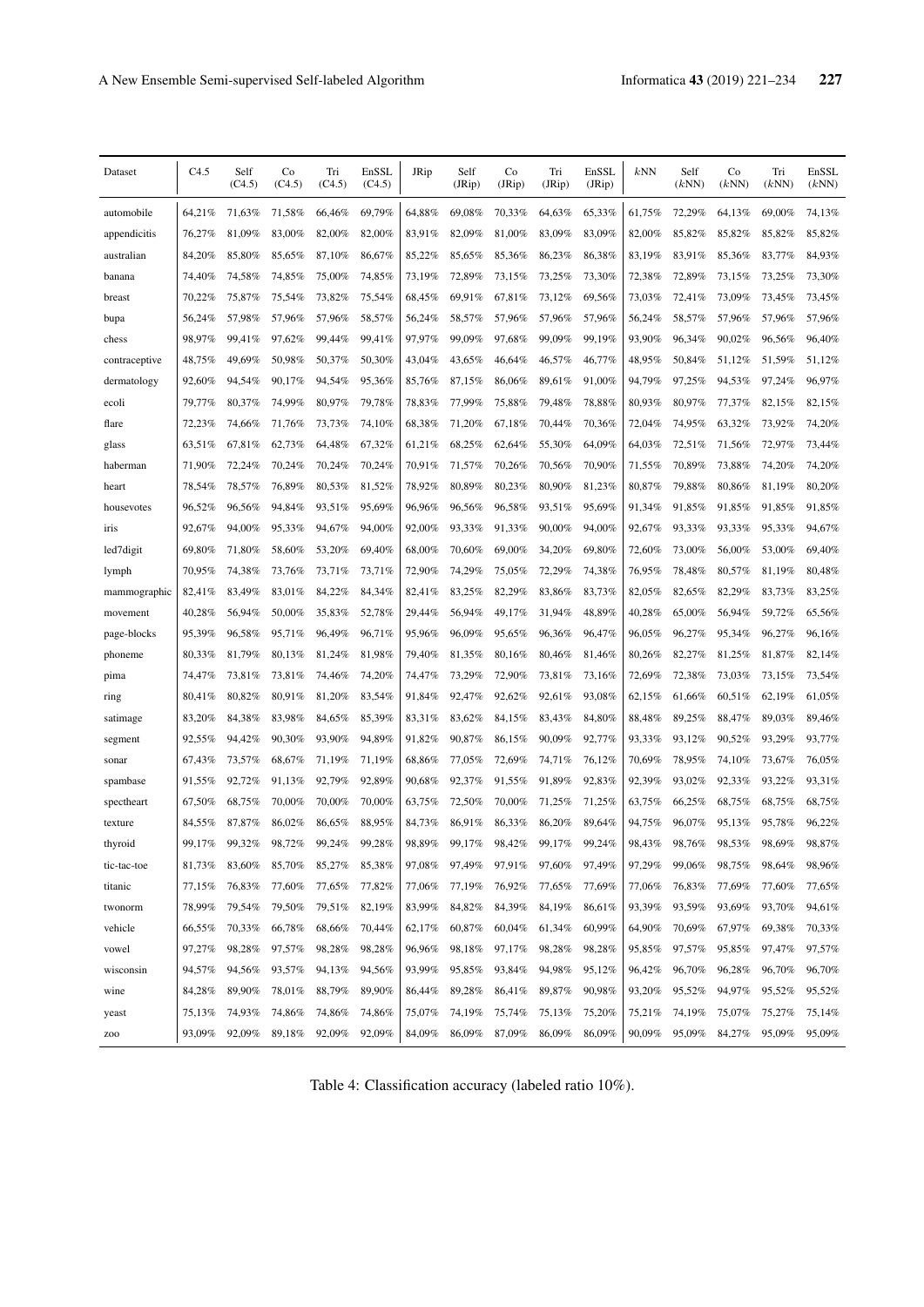| Dataset       | C4.5   | Self<br>(C4.5) | Co<br>(C4.5) | Tri<br>(C4.5) | EnSSL<br>(C4.5) | JRip   | Self<br>(JRip) | Co<br>(JRip) | Tri<br>(JRip) | EnSSL<br>(JRip) | $k{\rm NN}$ | Self<br>(kNN) | Co<br>(kNN) | Tri<br>(kNN) | EnSSL<br>(kNN) |
|---------------|--------|----------------|--------------|---------------|-----------------|--------|----------------|--------------|---------------|-----------------|-------------|---------------|-------------|--------------|----------------|
| automobile    | 66,08% | 77,29%         | 62,75%       | 73,50%        | 76,00%          | 65,42% | 69,67%         | 64,67%       | 71,50%        | 74,04%          | 64,17%      | 68,46%        | 65,92%      | 72,25%       | 74,08%         |
| appendicitis  | 80.09% | 81,09%         | 83,00%       | 82,91%        | 82,91%          | 83,91% | 82,09%         | 82,00%       | 82,91%        | 82,00%          | 83,09%      | 86,82%        | 86,73%      | 85,82%       | 85,82%         |
| australian    | 86,09% | 86,67%         | 86,23%       | 87,10%        | 87,68%          | 85,51% | 86,09%         | 85,80%       | 86.23%        | 86,09%          | 84,93%      | 85,94%        | 83,04%      | 84,06%       | 85,07%         |
| banana        | 74,62% | 74,57%         | 75,23%       | 75,08%        | 78,26%          | 73,36% | 72,75%         | 74,21%       | 73,79%        | 75,13%          | 74,55%      | 72,75%        | 74,21%      | 73,79%       | 75,13%         |
| breast        | 70,23% | 74,16%         | 71,31%       | 75,54%        | 75,64%          | 69,24% | 72,07%         | 68,51%       | 71,70%        | 71,01%          | 73,12%      | 70,68%        | 71,69%      | 72,75%       | 72,75%         |
| bupa          | 57,41% | 58,27%         | 57,96%       | 57,96%        | 58,57%          | 57,10% | 58,27%         | 57,96%       | 57,96%        | 57,96%          | 57,10%      | 57,41%        | 57,96%      | 57,96%       | 57,96%         |
| chess         | 99,00% | 99.41%         | 98,18%       | 99,37%        | 99.41%          | 98,87% | 99,09%         | 98,15%       | 99,03%        | 99,06%          | 94,90%      | 95,99%        | 91,02%      | 96,71%       | 96,40%         |
| contraceptive | 50,44% | 50,17%         | 50,84%       | 50,44%        | 50,71%          | 43,04% | 42,57%         | 46.64%       | 46,36%        | 45,75%          | 50,51%      | 50,37%        | 51,93%      | 49,83%       | 50,71%         |
| dermatology   | 93,41% | 92,63%         | 89,32%       | 93,99%        | 94,81%          | 85,77% | 88,52%         | 85,49%       | 89,05%        | 91,52%          | 94,79%      | 96,97%        | 95,32%      | 96,97%       | 97,24%         |
| ecoli         | 80,02% | 79,48%         | 76,79%       | 79,19%        | 80,06%          | 80,62% | 78,89%         | 77.66%       | 78,01%        | 78,58%          | 80,94%      | 79,20%        | 80,07%      | 81,29%       | 81,58%         |
| flare         | 73,17% | 75,42%         | 72,70%       | 73,35%        | 74,29%          | 68,95% | 73,17%         | 72,70%       | 71,85%        | 73,73%          | 72,51%      | 74,29%        | 68,48%      | 73,36%       | 73,45%         |
| glass         | 65,52% | 67,34%         | 63,70%       | 64,96%        | 70,24%          | 63,12% | 64,94%         | 65,02%       | 62,21%        | 66,47%          | 67,81%      | 66,84%        | 71,58%      | 69,13%       | 72,97%         |
| haberman      | 72,24% | 70,24%         | 70,24%       | 70,24%        | 70,24%          | 71,27% | 70,24%         | 70,27%       | 69,91%        | 70.24%          | 71,87%      | 70,59%        | 73,56%      | 73,56%       | 73,24%         |
| heart         | 79,25% | 77,89%         | 77,60%       | 79,22%        | 80,20%          | 80,88% | 78,58%         | 76,89%       | 79,56%        | 79,57%          | 80,92%      | 81,53%        | 82,86%      | 80,86%       | 81,52%         |
| housevotes    | 96,52% | 96,56%         | 95.69%       | 93,51%        | 95,69%          | 96,96% | 96,99%         | 96,99%       | 93,08%        | 94,38%          | 91,79%      | 91,85%        | 91,85%      | 91,85%       | 91,85%         |
| iris          | 94,00% | 94,00%         | 93,33%       | 93,33%        | 93,33%          | 93,33% | 93,33%         | 91,33%       | 93,33%        | 93,33%          | 93,33%      | 93,33%        | 94.00%      | 93,33%       | 94,67%         |
| led7digit     | 70,40% | 71,00%         | 65,60%       | 68,00%        | 70.20%          | 69.60% | 70,00%         | 70,80%       | 58.80%        | 70.40%          | 73,00%      | 73.80%        | 67,00%      | 69,40%       | 71,20%         |
| lymph         | 71,57% | 75,71%         | 72,43%       | 74,43%        | 76,43%          | 74,48% | 72,43%         | 76,38%       | 73,76%        | 75,10%          | 79,19%      | 79,81%        | 83,24%      | 81,19%       | 81,14%         |
| mammographic  | 83,61% | 82,65%         | 82,65%       | 84.10%        | 83,37%          | 83,25% | 83,37%         | 82.89%       | 83,73%        | 83,61%          | 83,01%      | 83,49%        | 82,29%      | 83,98%       | 83,25%         |
| movement      | 50,00% | 59,17%         | 47,50%       | 47,22%        | 57,50%          | 43,33% | 54,17%         | 51,94%       | 21,39%        | 45,83%          | 57,22%      | 63,06%        | 55,83%      | 61,11%       | 65,00%         |
| page-blocks   | 96,36% | 96,75%         | 96,02%       | 96,58%        | 96,78%          | 96,22% | 96,49%         | 95,74%       | 96,55%        | 96,71%          | 96,13%      | 96,40%        | 95,69%      | 96,18%       | 96,16%         |
| phoneme       | 80,51% | 81,33%         | 80,00%       | 81,20%        | 81,79%          | 79,94% | 81,12%         | 80,11%       | 81,05%        | 81,55%          | 81,25%      | 82,12%        | 81,49%      | 81,81%       | 82,35%         |
| pima          | 74,48% | 74,33%         | 73,15%       | 73,29%        | 73,81%          | 74,62% | 74,73%         | 73,41%       | 73,28%        | 73,67%          | 73,47%      | 74,07%        | 73,54%      | 73,68%       | 73,67%         |
| ring          | 81,00% | 80,69%         | 81,12%       | 80,91%        | 83,76%          | 92,28% | 92,62%         | 92,16%       | 93,01%        | 93,14%          | 62,20%      | 61,36%        | 60,58%      | 62,38%       | 61,04%         |
| satimage      | 83,29% | 84,57%         | 84,27%       | 84,15%        | 84,90%          | 83,40% | 83,23%         | 83,00%       | 83,73%        | 84,55%          | 88,90%      | 89,28%        | 88,50%      | 89,42%       | 89,65%         |
| segment       | 93,46% | 94,37%         | 91,17%       | 94,03%        | 94,59%          | 92,16% | 91,21%         | 88,96%       | 90,48%        | 92,47%          | 92,34%      | 92,90%        | 91,21%      | 93,64%       | 93,55%         |
| sonar         | 70.76% | 71,24%         | 73,12%       | 73,62%        | 76,07%          | 70,71% | 69,81%         | 75,07%       | 70.26%        | 69,83%          | 74,50%      | 75,98%        | 74.64%      | 78,86%       | 79,88%         |
| spambase      | 92,28% | 92,89%         | 91,87%       | 92,81%        | 92,85%          | 90,94% | 92,55%         | 91,78%       | 92,52%        | 92,89%          | 92,85%      | 93,18%        | 92,81%      | 93,39%       | 93,70%         |
| spectheart    | 71,25% | 68,75%         | 71,25%       | 70,00%        | 68,75%          | 65,00% | 71,25%         | 70,00%       | 71,25%        | 71,25%          | 66,25%      | 66,25%        | 66,25%      | 67,50%       | 68,75%         |
| texture       | 86,36% | 87,29%         | 86,29%       | 87.42%        | 88,76%          | 85,33% | 86,53%         | 86,13%       | 86,51%        | 89,31%          | 94,49%      | 96.27%        | 95,58%      | 96,05%       | 96,56%         |
| thyroid       | 99.21% | 99,32%         | 98.96%       | 99.25%        | 99,31%          | 99,01% | 99.17%         | 98.54%       | 99.13%        | 99,19%          | 98,58%      | 98.65%        | 98,96%      | 98,58%       | 98,79%         |
| tic-tac-toe   | 82,36% | 86,11%         | 85,28%       | 84,96%        | 87,47%          | 97,39% | 97,70%         | 98,02%       | 98,01%        | 97,91%          | 98,12%      | 98,12%        | 97,07%      | 98,64%       | 98,33%         |
| titanic       | 77,19% | 77,06%         | 77,19%       | 77,65%        | 77,24%          | 77,15% | 77,46%         | 75,69%       | 77,65%        | 77,65%          | 77,15%      | 76,92%        | 77,06%      | 77,33%       | 76,96%         |
| twonorm       | 79,74% | 79,58%         | 79,39%       | 79,64%        | 82,70%          | 84,11% | 83,72%         | 84,16%       | 84,07%        | 86,62%          | 93,50%      | 93,73%        | 93,61%      | 93,73%       | 94,69%         |
| vehicle       | 68,56% | 71,26%         | 66,78%       | 70,09%        | 71,62%          | 62,54% | 60,17%         | 59,92%       | 61,11%        | 60,63%          | 65,37%      | 67,50%        | 67,73%      | 70,21%       | 69,97%         |
| vowel         | 97,87% | 98,08%         | 98,48%       | 98,38%        | 98,58%          | 97,77% | 98,18%         | 98,08%       | 98,18%        | 98,18%          | 96,76%      | 96,86%        | 96,66%      | 97,17%       | 97,47%         |
| wisconsin     | 94,70% | 94,28%         | 94,57%       | 94,13%        | 94,42%          | 94,42% | 95,71%         | 95,56%       | 95,99%        | 95,70%          | 96,42%      | 96,85%        | 96,56%      | 96,85%       | 96,70%         |
| wine          | 88,82% | 89,90%         | 87,61%       | 85,42%        | 87,68%          | 89,90% | 88,76%         | 84,15%       | 89,93%        | 89,90%          | 93,24%      | 95,52%        | 94,41%      | 95,52%       | 95,52%         |
| yeast         | 75,34% | 76,07%         | 74,39%       | 75,00%        | 74,73%          | 75,20% | 75,80%         | 75,14%       | 74,80%        | 75,20%          | 75,47%      | 74,86%        | 75,34%      | 75,41%       | 75,20%         |
| Z00           | 94.00% | 92,09%         | 82,18%       |               | 89,09% 91,09%   | 86,09% | 84,18%         | 89,00%       | 86,09%        | 86,09%          | 92,09%      | 95,09%        | 81,27%      | 94,18%       | 94,18%         |

Table 5: Classification accuracy (labeled ratio 20%).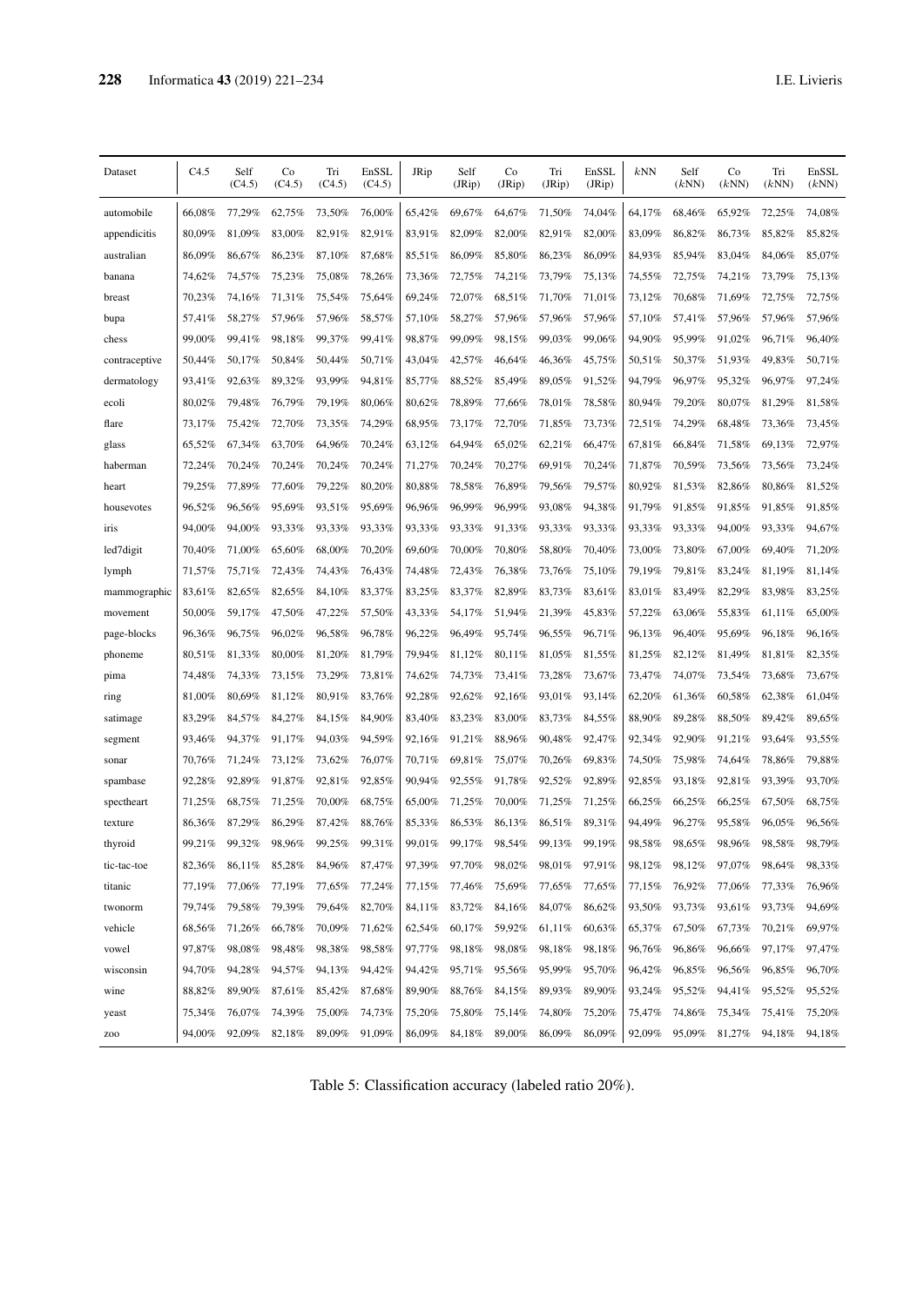| Dataset         | C4.5   | Self<br>(C4.5) | Co<br>(C4.5) | Tri<br>(C4.5) | EnSSL<br>(C4.5) | JRip   | Self<br>(JRip) | Co<br>(JRip) | Tri<br>(JRip) | EnSSL<br>(JRip) | kNN    | Self<br>(kNN) | Co<br>(kNN) | Tri<br>(kNN) | EnSSL<br>(kNN) |
|-----------------|--------|----------------|--------------|---------------|-----------------|--------|----------------|--------------|---------------|-----------------|--------|---------------|-------------|--------------|----------------|
| automobile      | 74,21% | 73,46%         | 72,92%       | 77,29%        | 79,21%          | 67,92% | 63.42%         | 70,38%       | 71,54%        | 72,83%          | 65,50% | 61,63%        | 69,17%      | 70.96%       | 70,33%         |
| appendicitis    | 82,00% | 83,09%         | 83,00%       | 84,82%        | 84,00%          | 83,91% | 83,91%         | 84,82%       | 83,82%        | 83,82%          | 85,73% | 86,73%        | 86,73%      | 84,91%       | 86,73%         |
| australian      | 85,94% | 86,52%         | 85,80%       | 86,81%        | 86,67%          | 85,65% | 85,94%         | 85,65%       | 85,80%        | 85,51%          | 84,20% | 83,91%        | 85,07%      | 84,06%       | 85,64%         |
| banana          | 74,70% | 74,58%         | 75,36%       | 74,70%        | 78,81%          | 73,45% | 72,89%         | 73,70%       | 73,11%        | 76,11%          | 74,66% | 72,89%        | 73,70%      | 73,11%       | 76,11%         |
| breast          | 70,32% | 75,20%         | 74,16%       | 75,54%        | 75,74%          | 69,54% | 75,17%         | 69,95%       | 71,32%        | 72,03%          | 73,23% | 73,09%        | 71,69%      | 73,09%       | 72,75%         |
| bupa            | 57,10% | 57,98%         | 57,96%       | 57,96%        | 58,57%          | 57,41% | 57,98%         | 55,67%       | 57,96%        | 57,96%          | 57,41% | 55,92%        | 57,96%      | 57,96%       | 57,96%         |
| chess           | 99,12% | 99.41%         | 98.28%       | 99,41%        | 99,44%          | 98.90% | 99,00%         | 98,12%       | 99.22%        | 99,31%          | 94.96% | 94,15%        | 92,49%      | 96.71%       | 95,93%         |
| contraceptive   | 50,85% | 49,82%         | 50,91%       | 50,17%        | 51,72%          | 46,50% | 44,60%         | 47,39%       | 46,98%        | 46,43%          | 51,39% | 49,21%        | 51,66%      | 52,20%       | 51.11%         |
| dermatology     | 94,80% | 93,15%         | 90,97%       | 94,53%        | 95,08%          | 87,67% | 88,81%         | 86,35%       | 87,40%        | 89,08%          | 95,88% | 96,43%        | 96,15%      | 97,24%       | 96,97%         |
| ecoli           | 80,06% | 79,15%         | 77,07%       | 78,87%        | 78,57%          | 80,66% | 79,51%         | 79,79%       | 76,53%        | 77,12%          | 81,24% | 79,80%        | 80,37%      | 80,70%       | 80,70%         |
| flare           | 73,63% | 74,48%         | 74,20%       | 73,45%        | 73,73%          | 69,13% | 71,00%         | 70,64%       | 70,55%        | 71,95%          | 72,61% | 73,35%        | 71,57%      | 74,11%       | 73,73%         |
| glass           | 66,47% | 61,19%         | 65,95%       | 69,74%        | 70,15%          | 63,16% | 63,66%         | 65,06%       | 67,40%        | 68,83%          | 69,70% | 63,68%        | 60,80%      | 71,99%       | 70,65%         |
| haberman        | 72,24% | 71,86%         | 70.24%       | 70.24%        | 70.24%          | 71,91% | 71,86%         | 70,90%       | 70,24%        | 70.24%          | 72,89% | 70,91%        | 72,57%      | 73.54%       | 72,56%         |
| heart           | 79,90% | 76,27%         | 79,87%       | 78,88%        | 80,22%          | 81,23% | 79,59%         | 79,22%       | 82,22%        | 81,87%          | 82,22% | 80,19%        | 83,84%      | 81,52%       | 81,84%         |
| housevotes      | 96.52% | 96,56%         | 96.99%       | 96,56%        | 96,56%          | 96,96% | 96,99%         | 96,56%       | 96,99%        | 96.99%          | 92,21% | 91,85%        | 91,85%      | 92,26%       | 91,85%         |
| iris            | 94,00% | 94.00%         | 94,00%       | 93.33%        | 94,00%          | 93,33% | 93,33%         | 92.00%       | 94,00%        | 93,33%          | 93,33% | 94.00%        | 94,00%      | 92,00%       | 93,33%         |
| led7digit       | 71,20% | 70,40%         | 69,20%       | 71,00%        | 71.00%          | 70,40% | 69,20%         | 71,60%       | 69,00%        | 71,00%          | 73,20% | 73,60%        | 70,80%      | 70,80%       | 71,80%         |
| lymph           | 76,33% | 73,62%         | 76,43%       | 72,38%        | 71,71%          | 74,90% | 75,76%         | 79,76%       | 75,86%        | 77,14%          | 79,81% | 79,14%        | 77,86%      | 81,19%       | 80,52%         |
| mammographic    | 83,73% | 83,98%         | 82,05%       | 84.22%        | 84,10%          | 83,61% | 84,10%         | 82,29%       | 84,10%        | 84,22%          | 83,37% | 83,86%        | 82,53%      | 83,73%       | 83,96%         |
| movement        | 55,28% | 58,89%         | 51,67%       | 50,56%        | 61,39%          | 51,39% | 54,44%         | 50,00%       | 38,33%        | 53,06%          | 59,11% | 63,06%        | 54,44%      | 58,06%       | 63,61%         |
| page-blocks     | 96,38% | 96,47%         | 96,38%       | 96,69%        | 96,87%          | 96,29% | 96,36%         | 96,11%       | 96,38%        | 96,60%          | 96,20% | 96,20%        | 95,92%      | 96,33%       | 96,34%         |
| phoneme         | 81,05% | 81,01%         | 80,11%       | 81,31%        | 81,42%          | 80,61% | 80,55%         | 80,64%       | 80,88%        | 81,44%          | 81,68% | 81,98%        | 81,35%      | 82,20%       | 82,14%         |
| pima            | 75,53% | 74,84%         | 73,68%       | 74,72%        | 75,24%          | 75,25% | 73,80%         | 72,65%       | 72,37%        | 73,02%          | 74,48% | 74,51%        | 74,20%      | 72,76%       | 74,71%         |
| ring            | 81,23% | 80,30%         | 81,43%       | 81,03%        | 83,15%          | 92,59% | 92,88%         | 91,80%       | 92,59%        | 92,88%          | 62,36% | 61,15%        | 60,65%      | 62,26%       | 60,80%         |
| satimage        | 84,29% | 84,48%         | 84,41%       | 84,69%        | 85,18%          | 83,43% | 83,39%         | 83,36%       | 83,56%        | 84,91%          | 88,90% | 89,08%        | 88,98%      | 89,45%       | 89,76%         |
| segment         | 93,68% | 94,03%         | 91,73%       | 94,37%        | 94,76%          | 92,64% | 91,13%         | 87,88%       | 90,30%        | 92,77%          | 92,55% | 92,51%        | 90,82%      | 93,55%       | 93,55%         |
| sonar           | 72.62% | 71,69%         | 74,57%       | 76,10%        | 74,17%          | 74,55% | 74,14%         | 71,69%       | 74.10%        | 76,50%          | 74,52% | 77,50%        | 76,43%      | 72,21%       | 74,10%         |
| spambase        | 92,70% | 92,70%         | 92,13%       | 92,92%        | 92,87%          | 92,15% | 91,78%         | 91,83%       | 92,31%        | 92.44%          | 92.98% | 92.55%        | 92,94%      | 93,37%       | 93,26%         |
| spectheart      | 71,25% | 71,25%         | 68,75%       | 67,50%        | 68,75%          | 68,75% | 70,00%         | 71,25%       | 71,25%        | 71,25%          | 70,00% | 71,25%        | 68,75%      | 67,50%       | 68,75%         |
| texture         | 86,44% | 87,80%         | 86.73%       | 86,76%        | 88,85%          | 86,25% | 86,44%         | 87,45%       | 86.56%        | 88,95%          | 95.64% | 95,89%        | 95,85%      | 96.16%       | 96,40%         |
| thyroid         | 99,25% | 99,17%         | 99,22%       | 99,32%        | 99,28%          | 99.07% | 99,04%         | 99,17%       | 99,00%        | 99,13%          | 98,61% | 98,33%        | 98,68%      | 98,63%       | 98,64%         |
| tic-tac-toe     | 83,30% | 84,96%         | 85,80%       | 85,38%        | 88,41%          | 97,81% | 97,70%         | 97,60%       | 98,02%        | 97,70%          | 98,54% | 96,45%        | 97,07%      | 98,85%       | 98,85%         |
| titanic         | 77,15% | 77,28%         | 77,46%       | 77,10%        | 77,24%          | 77,24% | 77,24%         | 77,46%       | 77,51%        | 77,24%          | 77,17% | 77,19%        | 77,46%      | 77,19%       | 77,06%         |
| twonorm         | 79,85% | 79,53%         | 79,68%       | 81,18% 83,59% |                 | 84,82% | 83,93%         | 84,73%       | 84,91%        | 87,38%          | 93,72% | 93,88%        | 93,73%      | 93,93%       | 94,89%         |
| vehicle         | 68,68% | 70,45%         | 69,15%       | 69,74%        | 71,75%          | 62,77% | 58,52%         | 60,64%       | 60,76%        | 60,76%          | 67,73% | 66,20%        | 67,86%      | 70,21%       | 69,04%         |
| vowel           | 97,87% | 97,47%         | 97,67%       | 97,98%        | 97,87%          | 97,77% | 97,57%         | 97,98%       | 98,38%        | 98,28%          | 97,07% | 96,86%        | 96,05%      | 97,97%       | 97,77%         |
| wisconsin       | 94,99% | 94,99%         | 94,13%       | 94,42%        | 94,85%          | 95,28% | 96,42%         | 94,41%       | 94,99%        | 94,98%          | 96,57% | 96,70%        | 96,56%      | 96,70%       | 96,70%         |
| wine            | 89,35% | 88,79%         | 87,61%       | 91,57%        | 91,57%          | 91,57% | 87,58%         | 88,73%       | 88,79%        | 88,17%          | 94,35% | 96,08%        | 96,63%      | 95,52%       | 96,08%         |
| yeast           | 75,41% | 74,73%         | 75,20%       | 75,20%        | 75,54%          | 76,08% | 75,13%         | 75,00%       | 75,54%        | 76,21%          | 75,68% | 74,53%        | 74,59%      | 75,20%       | 75,07%         |
| ZO <sub>O</sub> | 94,00% | 93,09%         | 88,09%       | 94,00%        | 95,00%          | 87,09% | 87,09%         | 81,18%       | 86,09%        | 86,09%          | 93,01% | 94,09%        | 88,27%      | 93,09%       | 93,09%         |

Table 6: Classification accuracy (labeled ratio 30%).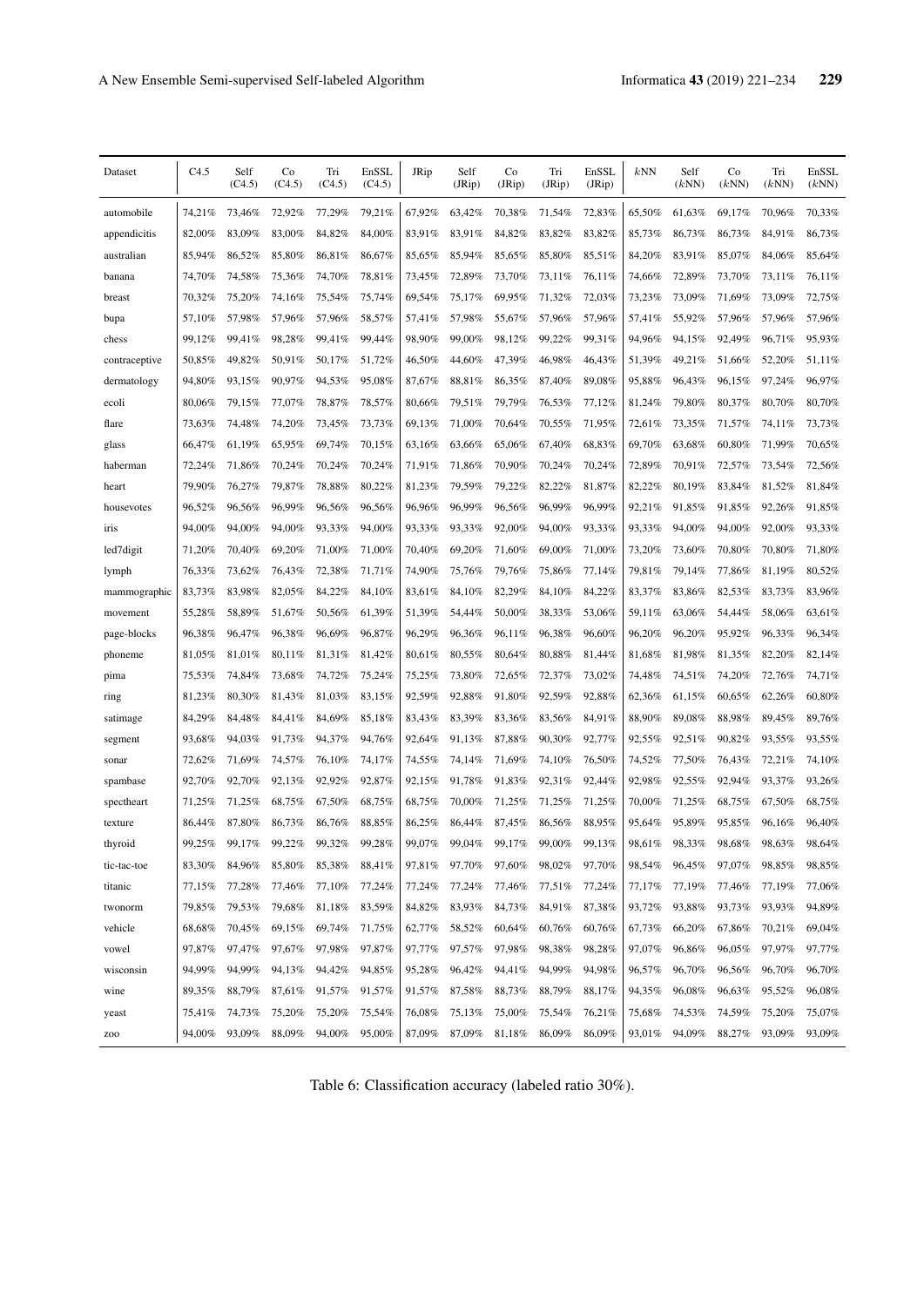| Dataset       | C4.5   | Self<br>(C4.5) | Co<br>(C4.5) | Tri<br>(C4.5) | EnSSL<br>(C4.5) | JRip   | Self<br>(JRip) | Co<br>(JRip) | Tri<br>(JRip) | EnSSL<br>(JRip) | kNN    | Self<br>(kNN) | Co<br>(kNN) | Tri<br>(kNN) | EnSSL<br>(kNN) |
|---------------|--------|----------------|--------------|---------------|-----------------|--------|----------------|--------------|---------------|-----------------|--------|---------------|-------------|--------------|----------------|
| automobile    | 74,25% | 72,33%         | 77,33%       | 75,46%        | 81,13%          | 70,88% | 59,71%         | 68,46%       | 70,96%        | 71,58%          | 67,92% | 65,33%        | 64,75%      | 67,21%       | 69,75%         |
| appendicitis  | 83,82% | 81,09%         | 85,73%       | 82,00%        | 82,00%          | 83,91% | 81,09%         | 83,82%       | 83,00%        | 83,00%          | 85,81% | 82,09%        | 85,82%      | 84,91%       | 85,82%         |
| australian    | 86,23% | 85,80%         | 86,09%       | 87,54%        | 87,10%          | 85,65% | 85,36%         | 85,94%       | 86,38%        | 85,36%          | 85,38% | 84,93%        | 84,06%      | 84,20%       | 86,78%         |
| banana        | 74,79% | 74,66%         | 75,77%       | 74,72%        | 80,53%          | 73,47% | 72,74%         | 73,55%       | 72,81%        | 75,70%          | 74,94% | 72,74%        | 73,55%      | 72,81%       | 75,70%         |
| breast        | 70,95% | 71,34%         | 75,20%       | 75,16%        | 75,16%          | 70,41% | 70,68%         | 70,33%       | 71,70%        | 70,67%          | 73,04% | 72,73%        | 72,38%      | 72,75%       | 73,08%         |
| bupa          | 58,04% | 54,75%         | 57,67%       | 57,96%        | 58,57%          | 57,44% | 54,75%         | 57,67%       | 55,67%        | 57,96%          | 57,54% | 55,34%        | 57,67%      | 57,96%       | 57,96%         |
| chess         | 99.22% | 99.25%         | 99,03%       | 99,41%        | 99,41%          | 99,00% | 99,19%         | 98,62%       | 99,12%        | 99,16%          | 95,71% | 93,55%        | 93,30%      | 96,65%       | 95,96%         |
| contraceptive | 51,41% | 48,00%         | 51,73%       | 50,03%        | 51,52%          | 46,87% | 42,84%         | 46,98%       | 47,05%        | 46,88%          | 51,96% | 47,93%        | 51,11%      | 52,07%       | 51,93%         |
| dermatology   | 95,08% | 93,46%         | 92,05%       | 94,26%        | 95,38%          | 87,71% | 87,98%         | 88,25%       | 89,08%        | 90,17%          | 96,14% | 96,43%        | 95,59%      | 97,24%       | 97,24%         |
| ecoli         | 81,84% | 77,67%         | 80,63%       | 79,48%        | 80,34%          | 81,22% | 79,49%         | 77,69%       | 80,37%        | 79,80%          | 82,04% | 80,96%        | 79,46%      | 80,69%       | 82,47%         |
| flare         | 73,82% | 73,63%         | 73,07%       | 74,29%        | 74,10%          | 69,23% | 68,86%         | 71,76%       | 69,79%        | 70,64%          | 73,27% | 73,17%        | 72,32%      | 73,64%       | 73,36%         |
| glass         | 70,65% | 61,58%         | 67,38%       | 68,72%        | 72,01%          | 66,76% | 55,13%         | 67,79%       | 61,77%        | 67,79%          | 73,42% | 62,19%        | 70,17%      | 73,40%       | 74,78%         |
| haberman      | 73,53% | 73,53%         | 71,90%       | 70,24%        | 70,24%          | 72,20% | 72,86%         | 70.94%       | 69,27%        | 69,27%          | 72,91% | 72,22%        | 73,87%      | 74.20%       | 74,20%         |
| heart         | 80,23% | 74,94%         | 77,95%       | 77,90%        | 80,88%          | 81,55% | 80,26%         | 82,47%       | 82,22%        | 83,52%          | 82,87% | 81,53%        | 82,52%      | 80,86%       | 82,49%         |
| housevotes    | 96,56% | 94,82%         | 96,12%       | 96,56%        | 96,56%          | 96,96% | 96,99%         | 96,56%       | 96,56%        | 96,56%          | 92.23% | 91,85%        | 92,26%      | 91,85%       | 91,85%         |
| iris          | 94,00% | 94,00%         | 93,33%       | 93,33%        | 93,33%          | 94,00% | 94,00%         | 86,67%       | 93,33%        | 93,33%          | 94,00% | 94,00%        | 94,00%      | 92,67%       | 93,33%         |
| led7digit     | 71,40% | 68,60%         | 68,40%       | 70.40%        | 70.80%          | 70,80% | 69,60%         | 68.80%       | 70.80%        | 71,00%          | 73,40% | 74,00%        | 72,00%      | 71,80%       | 72,20%         |
| lymph         | 76,33% | 75,10%         | 74,29%       | 75,05%        | 75,05%          | 76,24% | 76,43%         | 77,86%       | 75,76%        | 77,24%          | 80,52% | 76,43%        | 79,81%      | 81,86%       | 81,86%         |
| mammographic  | 83,73% | 83.61%         | 82,29%       | 84.10%        | 84,10%          | 83,86% | 83,61%         | 82,89%       | 84.22%        | 83.49%          | 83,37% | 82,29%        | 82,29%      | 83,61%       | 83,13%         |
| movement      | 55,83% | 58,89%         | 51,11%       | 55,00%        | 59,17%          | 52,44% | 50,28%         | 50,00%       | 49,17%        | 52,78%          | 61,39% | 53,89%        | 58,89%      | 65,28%       | 62,78%         |
| page-blocks   | 96,42% | 96,56%         | 96,36%       | 96,77%        | 96,91%          | 96,34% | 96,34%         | 96,29%       | 96,24%        | 96,34%          | 96,31% | 96,27%        | 96,05%      | 96,31%       | 96,40%         |
| phoneme       | 81,11% | 80,51%         | 80,66%       | 81,20%        | 81,25%          | 80,90% | 80,05%         | $80,48\%$    | 81,03%        | 81,18%          | 82,14% | 81,61%        | 81,53%      | 82,11%       | 82,20%         |
| pima          | 74,87% | 73,54%         | 74,33%       | 73,16%        | 74,20%          | 76,05% | 73,80%         | 73,81%       | 73,16%        | 74,33%          | 74,57% | 74,19%        | 74,34%      | 73,02%       | 74,84%         |
| ring          | 82,45% | 80,91%         | 80,97%       | 81,16%        | 83,32%          | 92,69% | 92,96%         | 91,64%       | 92,74%        | 93,19%          | 62,72% | 60,47%        | 60,47%      | 62,32%       | 60,49%         |
| satimage      | 84,38% | 84,34%         | 84,55%       | 84,24%        | 85,10%          | 83,74% | 84,48%         | 83,71%       | 83,73%        | 85,00%          | 88,92% | 88,81%        | 89,20%      | 89,45%       | 89,73%         |
| segment       | 94,20% | 93,46%         | 92,03%       | 93,72%        | 94,20%          | 93,03% | 90,35%         | $90,87\%$    | 90,26%        | 91,82%          | 92,99% | 92,08%        | 92,12%      | 93,42%       | 93,07%         |
| sonar         | 73,17% | 71.74%         | 72,71%       | 72,69%        | 73,67%          | 76,00% | 70,81%         | 72,71%       | 71.29%        | 76,26%          | 75,02% | 77,00%        | 74,14%      | 75,57%       | 77,50%         |
| spambase      | 92,81% | 92,41%         | 92,11%       | 92,72%        | 92,76%          | 92,26% | 91,87%         | 91,87%       | 92,05%        | 92,37%          | 93,02% | 92,65%        | 93,22%      | 93,18%       | 93,41%         |
| spectheart    | 72,50% | 66,25%         | 71,25%       | 68,75%        | 68,75%          | 68,75% | 72,50%         | $70,00\%$    | 70,00%        | 71,25%          | 70,00% | 67,50%        | 70,00%      | 68,75%       | 68,75%         |
| texture       | 87,05% | 87,85%         | 87,05%       | 87,56%        | 88,89%          | 86,89% | 86,42%         | 86,45%       | 87,24%        | 89,16%          | 95,91% | 95.69%        | 95,84%      | 96.09%       | 96,31%         |
| thyroid       | 99,25% | 99,08%         | 99.25%       | 99.22%        | 99,25%          | 99,17% | 99,07%         | 99.07%       | 99.17%        | 99,18%          | 98,69% | 98.50%        | 98.54%      | 98,63%       | 98,78%         |
| tic-tac-toe   | 83,51% | 84,34%         | 85,90%       | 85,70%        | 88,93%          | 98,02% | 97,49%         | 97,60%       | 97,70%        | 97,81%          | 98,64% | 93,73%        | 97,29%      | 98,85%       | 98,43%         |
| titanic       | 77,60% | 77,46%         | 77,87%       | 77,51%        | 77,92%          | 77,60% | 77,46%         | 77,96%       | 77,92%        | 77,92%          | 77,60% | 77,65%        | 77,96%      | 77,19%       | 78,01%         |
| twonorm       | 80,11% | 80,04%         | 80,19%       | 80,22%        | 82,82%          | 84,89% | 83,65%         | 84,18%       | 83,95%        | 86,07%          | 94,11% | 94,03%        | 93,91%      | 93,84%       | 95,03%         |
| vehicle       | 70,34% | 69,25%         | 69,40%       | 68,45%        | 70,68%          | 64,88% | 57,68%         | 60,88%       | 60,05%        | 60,88%          | 68,20% | 67,60%        | 68,08%      | 70,09%       | 69,38%         |
| vowel         | 98,08% | 97,77%         | 97,98%       | 98,28%        | 98,18%          | 97,98% | 98,28%         | 97,87%       | 98,18%        | 98,18%          | 97,57% | 96,36%        | 97,67%      | 97,47%       | 97,37%         |
| wisconsin     | 94,99% | 94,28%         | 94,85%       | 94,99%        | 94,99%          | 95,99% | 95,56%         | 94,70%       | 95,27%        | 95,27%          | 97,42% | 96,42%        | 96,99%      | 96,70%       | 96,70%         |
| wine          | 90,39% | 88,79%         | 88,24%       | 88,79%        | 90,49%          | 91,57% | 88,20%         | 85,39%       | 90,36%        | 88,73%          | 94,87% | 94,97%        | 95,52%      | 95,52%       | 95,52%         |
| yeast         | 75,35% | 74,66%         | 75,20%       | 75,27%        | 75,60%          | 76,08% | 73,91%         | 75,34%       | 74,93%        | 76,27%          | 76,08% | 73,85%        | 75,40%      | 75,34%       | 75,40%         |
| Z00           | 95,00% | 90,09%         | 91,09%       | 93,00%        | 92,00%          | 87,09% | 87,09%         | 85,09%       | 87,09%        | 87,09%          | 93,01% | 90,18%        | 92,09%      | 92,09%       | 93,09%         |

Table 7: Classification accuracy (labeled ratio 40%).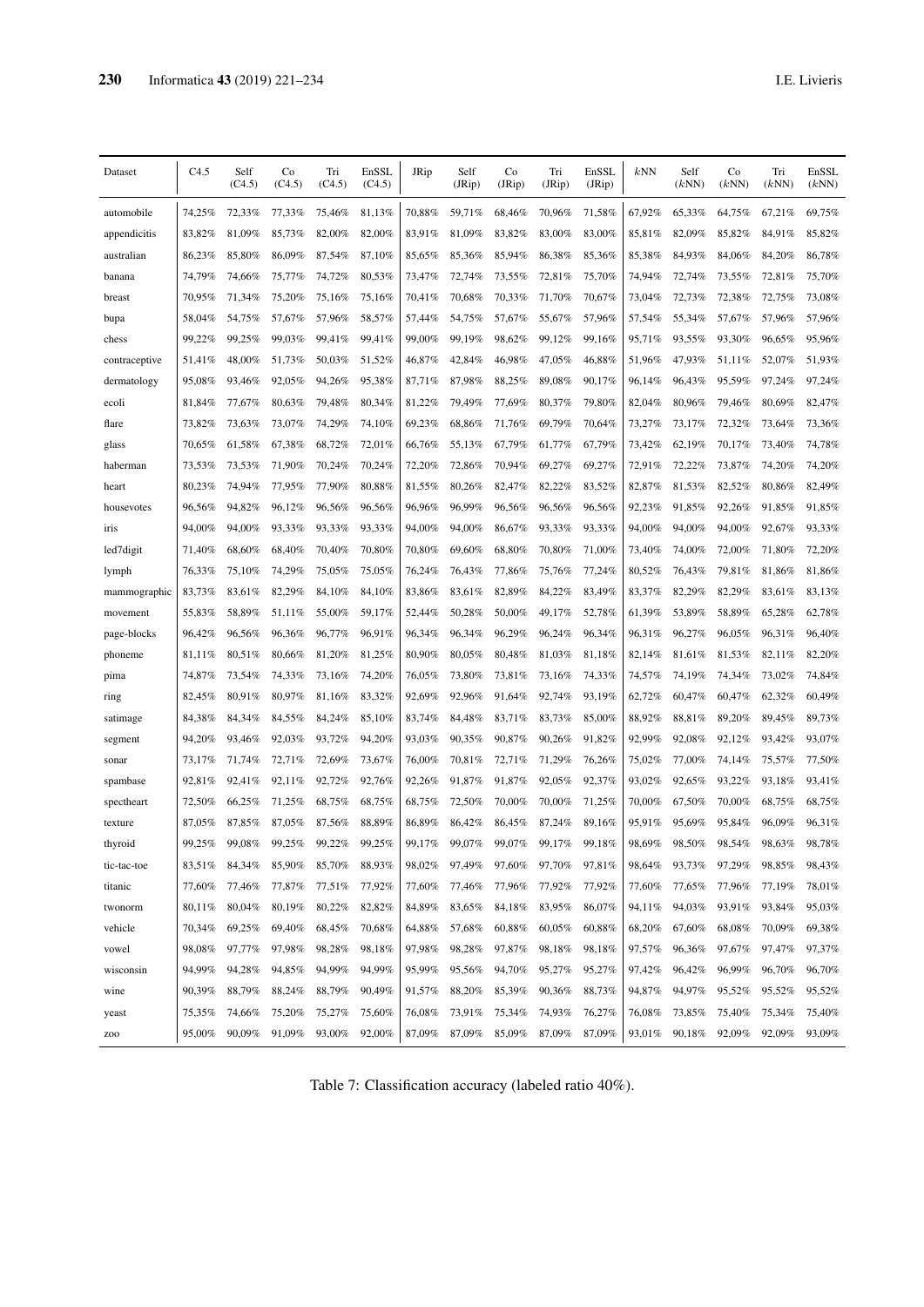|               | $10\%$ |                |                |                | 20%            |                |                | 30%  |                | $40\%$   |      |     |  |
|---------------|--------|----------------|----------------|----------------|----------------|----------------|----------------|------|----------------|----------|------|-----|--|
| SSL Algorithm | C4.5   | JRip           | kNN            | C4.5           | JRip           | kNN            | C4.5           | JRip | kNN            | C4.5     | JRip | kNN |  |
| Self-Train    | 11     | 9              | 8              | 9              | 6              | 7              |                | 5    | 4              | $\theta$ | 5    |     |  |
| Co-Train      | 4      | 5              | $\overline{c}$ | 2              | 6              | $\overline{4}$ | 3              | 5    | $\overline{4}$ | 3        | 3    | 2   |  |
| Tri-Train     | 4      | 3              | 8              | 2              | $\overline{4}$ | 7              | $7^{\circ}$    | 5    | 13             | 3        | 4    | 8   |  |
| Supervised    | 4      | $\overline{4}$ | $\theta$       | $\overline{4}$ | 5              | 2              | $\overline{4}$ | 5    | 4              | $\tau$   | 8    | 4   |  |
| EnSSL         | 14     | 18             | 11             | 20             | 14             | 15             | 21             | 16   | 9              | 19       | 16   | 17  |  |

Table 8: Total wins of each SSL algorithm.

The statistical comparison of multiple algorithms over multiple data sets is fundamental in machine learning and usually it is typically carried out by means of a nonparametric statistical test. Therefore, the Friedman Aligned-Ranks (FAR) test [8] is utilized in order to conduct a complete performance comparison between all algorithms for all the different labeled ratios. Its application will allow us to highlight the existence of significant differences between the proposed algorithm and the classical SSL algorithms and evaluate the rejection of the hypothesis that all the classifiers perform equally well for a given level. Notice that FAR test is considered to be one of the most well-known tools for multiple statistical comparison tests when comparing more than two methods [10]. Furthermore, the Finner test is applied as a post hoc procedure to find out which algorithms present significant differences.

| Ratio | Classifier    | Friedman | Finner post-hoc test |                 |
|-------|---------------|----------|----------------------|-----------------|
|       | (C4.5)        | Ranking  | $p$ -value           | Null Hypothesis |
| 10%   | EnSSL         | 58.4375  |                      |                 |
|       | Self-training | 76.625   | 0.049750             | rejected        |
|       | Tri-training  | 94.7875  | 0.037739             | rejected        |
|       | Co-training   | 128.225  | 0.025321             | rejected        |
|       | Supervised    | 144.425  | 0.012741             | rejected        |
| 20%   | EnSSL         | 56.6     |                      |                 |
|       | Self-training | 83.8     | 0.045583             | rejected        |
|       | Tri-training  | 103.85   | 0.037739             | rejected        |
|       | Supervised    | 115.4875 | 0.025321             | rejected        |
|       | Co-training   | 142.7625 | 0.012741             | rejected        |
| 30%   | EnSSL         | 57.575   |                      |                 |
|       | Tri-training  | 93.5375  | 0.044582             | rejected        |
|       | Supervised    | 108.85   | 0.037739             | rejected        |
|       | Self-training | 109.2625 | 0.025321             | rejected        |
|       | Co-training   | 133.275  | 0.012741             | rejected        |

(continued).

| Ratio | Classifier    | Friedman | Finner post-hoc test |                 |
|-------|---------------|----------|----------------------|-----------------|
|       | (C4.5)        | Ranking  | $p$ -value           | Null Hypothesis |
|       | EnSSL         | 58.475   |                      |                 |
| 40%   | Supervised    | 77.45    | 0.142611             | accepted        |
|       | Tri-training  | 106.9625 | 0.000239             | rejected        |
|       | Co-training   | 116.2    | 0.000016             | rejected        |
|       | Self-training | 143.4125 | 0.000000             | rejected        |

Table 9: FAR test and Finner post hoc test (C4.5).

Tables 9, 10 and 11 present the information of the statistical analysis performed by nonparametric multiple comparison procedures for each base learner. The best(lowest) ranking obtained in each FAR test determines the control algorithm for the post hoc test. Moreover, the adjusted pvalue with Finner's test (Finner APV) is presented based on the control algorithm, at  $\alpha = 0.05$  level of significance. Clearly, the proposed algorithm exhibits the best overall performance, outperforming the rest SSL algorithms, since it reports the highest probability-based ranking, presenting statistically better results, relative to all labeled ratio.

## 6 Conclusions & future research

In this work, a new ensemble semi-supervised algorithm is proposed based on a voting methodology. The proposed algorithm combines the individual predictions of three SSL algorithms: Co-training, Self-training and Tri-training via a maximum-probability voting scheme. The numerical experiments and the presented statistical analysis indicate that the proposed algorithm EnSSL outperforms its component SSL algorithms, confirming its efficacy.

An interesting direction for future work is the development of a parallel implementation of the the proposed algorithm. Notice that the implementation of each one of its component based learners in parallel machines constitutes a significant aspect to be studied, since a huge amount of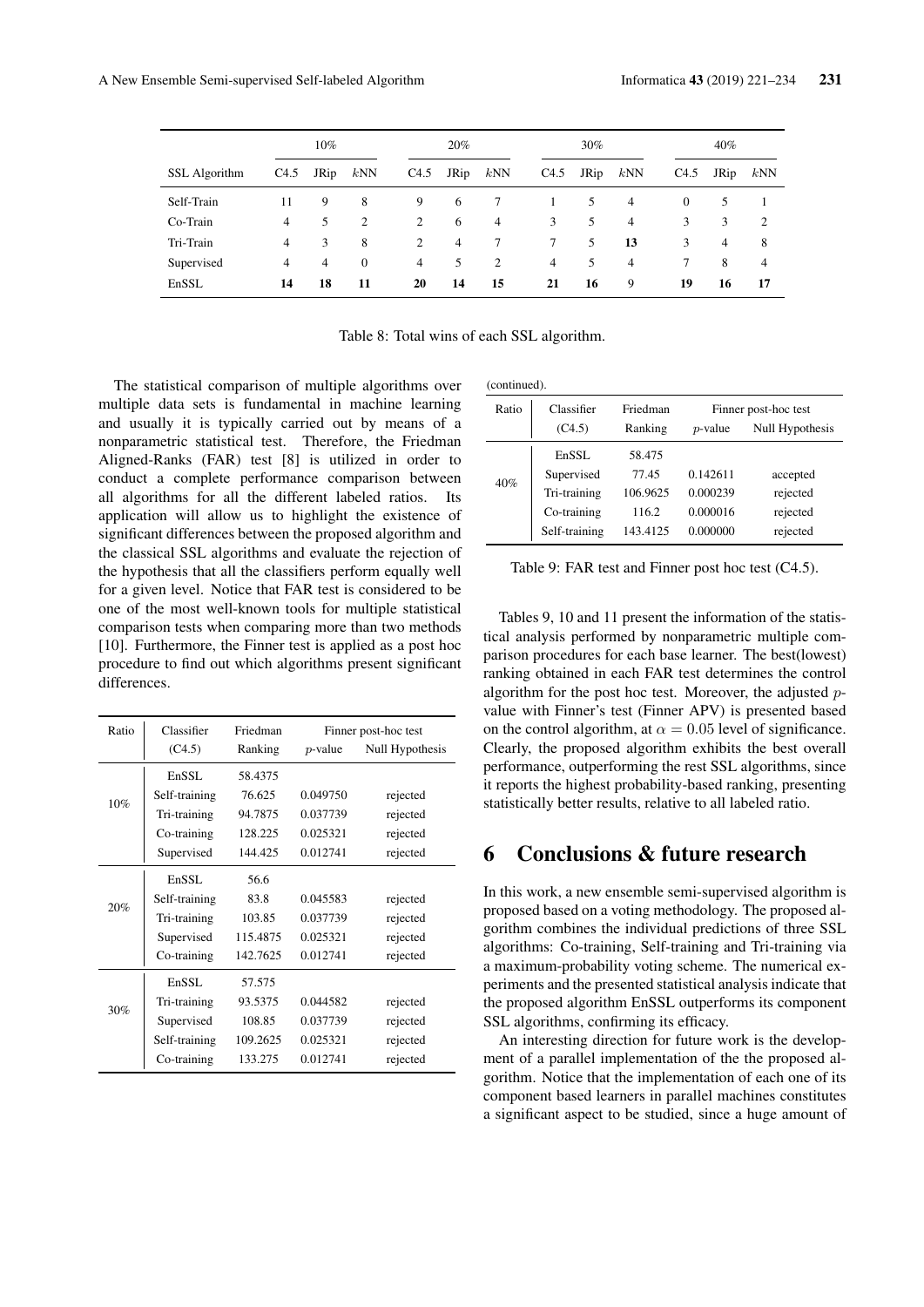| Ratio | Classifier    | Friedman | Finner post-hoc test |                 |
|-------|---------------|----------|----------------------|-----------------|
|       | (JRip)        | Ranking  | $p$ -value           | Null Hypothesis |
|       | EnSSL         | 62.2625  |                      |                 |
|       | Self-training | 81.5375  | 0.136404             | accepted        |
| 10%   | Tri-training  | 100.2625 | 0.004429             | rejected        |
|       | Co-training   | 121.0125 | 0.136404             | rejected        |
|       | Supervised    | 137.425  | 0.000000             | rejected        |
|       | EnSSL         | 69.25    |                      |                 |
| 20%   | Self-training | 95.225   | 0.044749             | rejected        |
|       | Tri-training  | 102.35   | 0.014031             | rejected        |
|       | Supervised    | 116.7    | 0.000492             | rejected        |
|       | Co-training   | 118.975  | 0.000488             | rejected        |
|       | EnSSL         | 66.225   |                      |                 |
| 30%   | Supervised    | 99.9625  | 0.009140             | rejected        |
|       | Tri-training  | 104.175  | 0.004484             | rejected        |
|       | Self-training | 109.25   | 0.001771             | rejected        |
|       | Co-training   | 122.8875 | 0.000048             | rejected        |
| 40%   | EnSSL.        | 64.925   |                      |                 |
|       | Supervised    | 76.1     | 0.387887             | accepted        |
|       | Tri-training  | 107.875  | 0.001206             | rejected        |
|       | Co-training   | 121.175  | 0.000028             | rejected        |
|       | Self-training | 132.425  | 0.000001             | rejected        |

Table 10: FAR test and Finner post hoc test (JRip).

data can be processed in significantly less computational time. Since the experimental results are quite encouraging, a next step could be the evaluation of the proposed algorithm in specific scientific fields applying real world datasets, such as the educational, health care, etc.

# References

- [1] David W. Aha. *Lazy Learning*. Dordrecht: Kluwer Academic Publishers, 1997. https://doi.org/10.1007/978-94-017-2053-3
- [2] Jesús Alcalá-Fdez, Alberto Fernández, Julián Luengo, Joaquín Derrac, Salvador García, Luciano Sánchez, and Francisco Herrera. Keel data-mining software tool: data set repository, integration of algorithms and experimental analysis framework. *Journal of Multiple-Valued Logic & Soft Computing*, 17, 2011. https://doi.org/10.1109/nwesp.2011.6088224
- [3] Ethem Alpaydin. *Introduction to Machine Learning*. MIT Press, Cambridge, 2nd edition, 2010. https://doi.org/10.1017/s0269888906220745
- [4] Avrim Blum and Tom Mitchell. Combining labeled and unlabeled data with co-training.

| Ratio | Classifier    | Friedman | Finner post-hoc test |                 |
|-------|---------------|----------|----------------------|-----------------|
|       | (kNN)         | Ranking  | $p$ -value           | Null Hypothesis |
| 10%   | EnSSL         | 59.65    |                      |                 |
|       | Tri-training  | 73.825   | 0.273404             | accepted        |
|       | Self-training | 89.3375  | 0.028959             | rejected        |
|       | Co-training   | 129.8375 | 0.00000              | rejected        |
|       | Supervised    | 149.85   | 0.00000              | accepted        |
|       | EnSSL.        | 59.5125  |                      |                 |
| 20%   | Tri-training  | 79.1625  | 0.128941             | accepted        |
|       | Self-training | 103.55   | 0.00089              | rejected        |
|       | Co-training   | 130.075  | 0.00000              | rejected        |
|       | Supervised    | 130.2    | 0.00000              | accepted        |
|       | EnSSL.        | 70.9625  |                      |                 |
| 30%   | Tri-training  | 86.9875  | 0.045642             | rejected        |
|       | Supervised    | 101.175  | 0.026013             | rejected        |
|       | Self-training | 117.8625 | 0.000581             | rejected        |
|       | Co-training   | 125.5125 | 0.0001               | rejected        |
| 40%   | EnSSL         | 61.9875  |                      |                 |
|       | Supervised    | 74.3375  | 0.33996              | accepted        |
|       | Tri-training  | 92.2625  | 0.02568              | rejected        |
|       | Co-training   | 124.225  | 0.000003             | rejected        |
|       | Self-training | 149.6875 | 0.000000             | rejected        |

Table 11: FAR test and Finner post hoc test (kNN).

In *11th annual conference on Computational learning theory*, pages 92–100. ACM, 1998. https://doi.org/10.1109/icdm.2001.989574

- [5] William W. Cohen. Fast effective rule induction. In *International Conference on Machine Learning*, pages 115–123, 1995. https://doi.org/10.1016/b978- 1-55860-377-6.50023-2
- [6] Bozidara Cvetkovic, Boštjan Kaluza, Mitja Luštrek, and Matjaz Gams. Semi-supervised learning for adaptation of human activity recognition classifier to the user. In *Proceddings of International Joint Conference on Artificial Intelligence*, pages 24–29, 2011.
- [7] Asif Ekbal and Sivaji Bandyopadhyay. Named entity recognition using appropriate unlabeled data, postprocessing and voting. *Informatica*, 34(1), 2010.
- [8] Helmut Finner. On a monotonicity problem in stepdown multiple test procedures. *Journal of the American Statistical Association*, 88(423):920–923, 1993. https://doi.org/10.2307/2290782
- [9] Matjaž Gams. *Weak intelligence: through the principle and paradox of multiple knowledge*. Nova Science, 2001.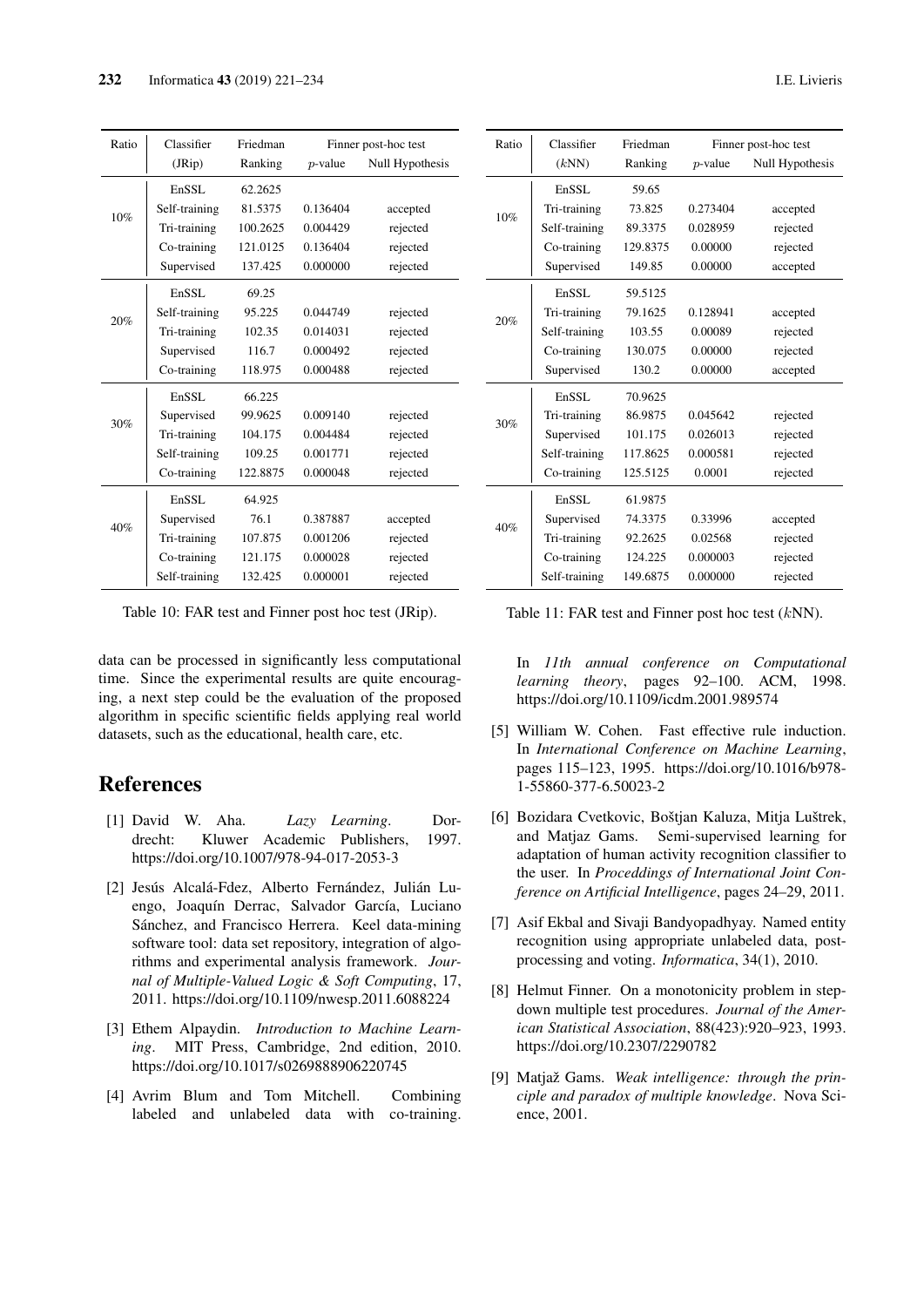- [10] Salvador García, Alberto Fernández, Julián Luengo, and Francisco Herrera. Advanced nonparametric tests for multiple comparisons in the design of experiments in computational intelligence and data mining: Experimental analysis of power. *Information Sciences*, 180(10):2044–2064, 2010. https://doi.org/10.1016/j.ins.2009.12.010
- [11] Hristijan Gjoreski, Boštjan Kaluža, Matjaž Gams, Radoje Milic, and Mitja Luštrek. Context-based en- ´ semble method for human energy expenditure estimation. *Applied Soft Computing*, 37:960–970, 2015. https://doi.org/10.1016/j.asoc.2015.05.001
- [12] Tao Guo and Guiyang Li. Improved tri-training with unlabeled data. *Software Engineering and Knowledge Engineering: Theory and Practice*, pages 139–147, 2012. https://doi.org/10.1007/978-3-642-25349-2 19
- [13] Mark Hall, Eibe Frank, Geoffrey Holmes, Bernhard Pfahringer, Peter Reutemann, and Ian H. Witten. The WEKA data mining software: An update. *SIGKDD Explorations Newsletters*, 11:10–18, 2009. https://doi.org/10.1145/1656274.1656278
- [14] Kyaw Kyaw Htike. Hidden-layer ensemble fusion of MLP neural networks for pedestrian detection. *Informatica*, 41(1), 2017.
- [15] Ludmila I. Kuncheva. *Combining Pattern Classifiers: Methods and Algorithms*. McGraw Hill, John Wiley & Sons, Inc., second edition, 2014. https://doi.org/10.1002/9781118914564
- [16] Jurica Levatić, Sašo Džeroski, Fran Supek, and Tomislav Šmuc. Semi-supervised learning for quantitative structure-activity modeling. *Informatica*, 37(2), 2013.
- [17] Ming Li and Zhi-Hua Zhou. Improve computeraided diagnosis with machine learning techniques using undiagnosed samples. *IEEE Transactions on Systems, Man, and Cybernetics-Part A: Systems and Humans*, 37(6):1088–1098, 2007. https://doi.org/10.1109/tsmca.2007.904745
- [18] Chang Liu and Pong C. Yuen. A boosted co-training algorithm for human action recognition. *IEEE transactions on circuits and systems for video technology*, 21(9):1203–1213, 2011. https://doi.org/10.1109/tcsvt.2011.2130270
- [19] Ioannis E. Livieris, Ioannis Dimopoulos, Thedore Kotsilieris, and Panagiotis Pintelas. Predicting length of stay in hospitalized patients using ssl algorithms. In *ACM 8th International Conference on Software*

*Development and Technologies for Enhancing Accessibility and Fighting Infoexclusion*, pages 1–8, 2018. https://doi.org/10.1145/3218585.3218588

- [20] Ioannis E. Livieris, Konstantina Drakopoulou, Vassilis Tampakas, Tassos Mikropoulos, and Panagiotis Pintelas. Predicting secondary school students' performance utilizing a semi-supervised learning approach. *Journal of Educational Computing Research*, 2018. https://doi.org/10.1177/0735633117752614
- [21] Ioannis E. Livieris, Konstantina Drakopoulou, Vassilis Tampakas, Tassos Mikropoulos, and Panagiotis Pintelas. *Research on e-Learning and ICT in Education*, chapter An ensemble-based semi-supervised approach for predicting students' performance, page 25-42. Springer, 2018. https://doi.org/10.1007/978- 3-319-95059-4 2
- [22] Ioannis E. Livieris, Andreas Kanavos, Vassilis Tampakas, and Panagiotis Pintelas. An ensemble SSL algorithm for efficient chest x-ray image classification. *Journal of Imaging*, 4(7), 2018. https://doi.org/10.3390/jimaging4070095
- [23] Ioannis E. Livieris, Tassos Mikropoulos, and Panagiotis Pintelas. A decision support system for predicting students' performance. *Themes in Science and Technology Education*, 9:43–57, 2016.
- [24] Christopher J. Merz. Using correspondence analysis to combine classifiers. *Machine Learning*, 36:33–58, 1999. https://doi.org/10.1023/A:1007559205422
- [25] Vincent Ng and Claire Cardie. Weakly supervised natural language learning without redundant views. In *Proceedings of the 2003 Conference of the North American Chapter of the Association for Computational Linguistics on Human Language Technology-Volume 1*, pages 94–101. Association for Computational Linguistics, 2003. https://doi.org/10.3115/1073445.1073468
- [26] J. Ross Quinlan. *C4.5: Programs for machine learning*. Morgan Kaufmann, San Francisco, 1993. https://doi.org/10.1007/BF00993309
- [27] Matteo Re and Giorgio Valentini. *Advances in Machine Learning and Data Mining for Astronomy*, chapter Ensemble methods: A review, pages 563–594. Chapman & Hall, 2012. https://doi.org/10.1201/b11822-34
- [28] Lior Rokach. *Pattern Classification Using Ensemble Methods*. World Scientific Publishing Company, 2010. https://doi.org/10.1142/7238